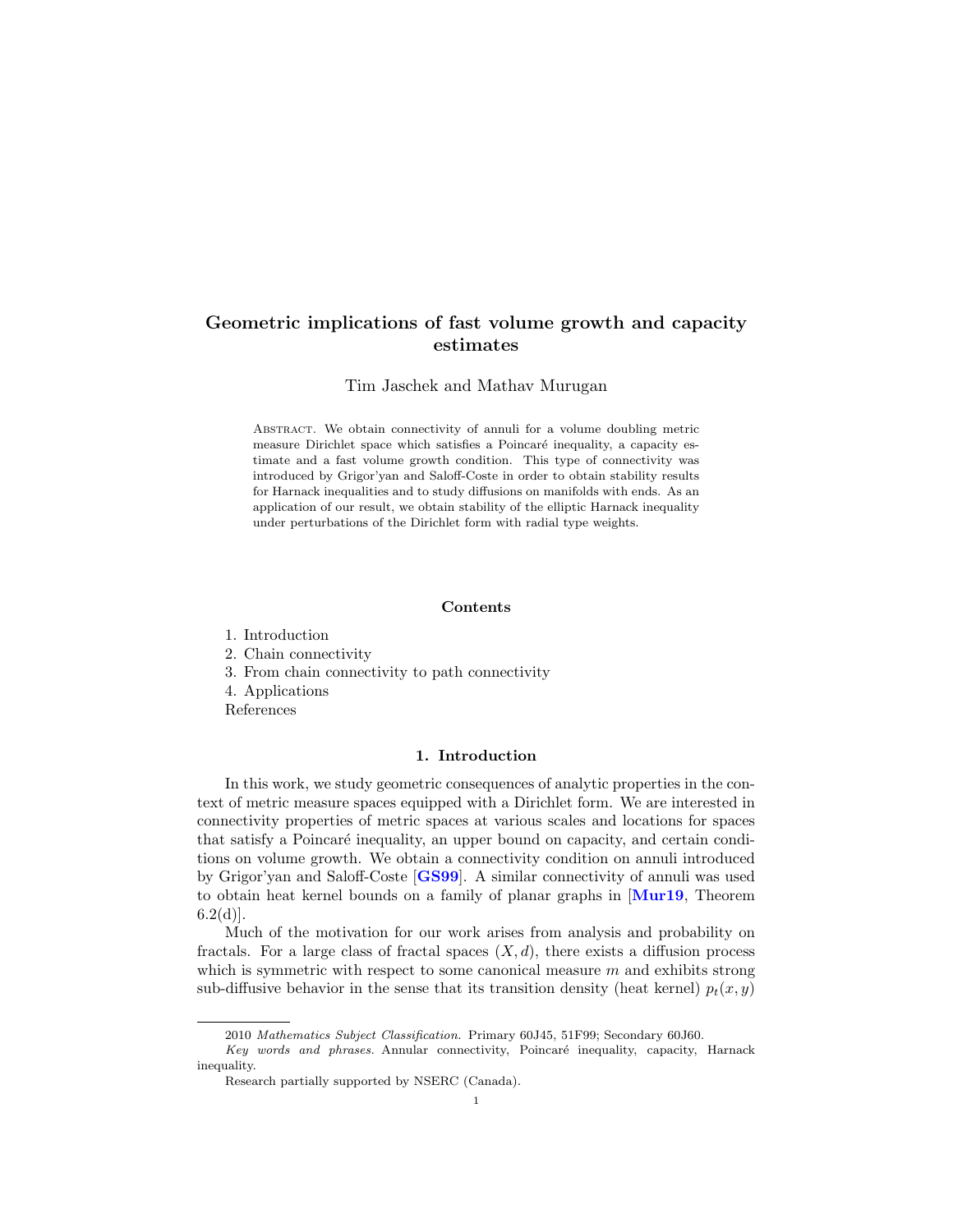<span id="page-1-0"></span>satisfies the following sub-Gaussian estimate:

$$
p_t(x,y) \ge \frac{c_1}{m(B(x,t^{1/\beta}))} \exp\left(-c_2\left(\frac{d(x,y)^{\beta}}{t}\right)^{\frac{1}{\beta-1}}\right),
$$
  

$$
p_t(x,y) \le \frac{c_3}{m(B(x,t^{1/\beta}))} \exp\left(-c_4\left(\frac{d(x,y)^{\beta}}{t}\right)^{\frac{1}{\beta-1}}\right),
$$
 (1.1)

for all points  $x, y \in X$  and all  $t > 0$ , where  $c_1, c_2, c_3, c_4 > 0$  are some constants, d is a natural metric on X,  $B(x, r)$  denotes the open ball of radius r centered at x, and  $\beta > 2$  is an exponent describing the diffusion called the walk dimension. Often, m is a Hausdorff measure and is Ahlfors  $d_f$ -regular; that is  $m(B(x, r)) \approx r^{d_f}$  for all  $x \in X$  and  $0 < r < \text{diam}(X, d)$ . The number  $d_f$  is called the *volume growth* exponent of the space. This result was obtained first for the Sierpinski gasket in [[BP](#page-13-0)], then for nested fractals in [[Kum93](#page-14-2)], for affine nested fractals in [[FHK](#page-13-1)] and for Sierpiński carpets in  $[BB99]$  $[BB99]$  $[BB99]$ . We refer to  $[Bar98]$  $[Bar98]$  $[Bar98]$  for a general introduction to diffusions on fractals.

An important motivation for this work arises from a conjecture of Grigor'yan, Hu and Lau  $\overline{GHL14}$  $\overline{GHL14}$  $\overline{GHL14}$ , Conjecture 4.15,  $\overline{GHL15}$  $\overline{GHL15}$  $\overline{GHL15}$ , p. 1495 – see also  $\overline{Kum14}$  $\overline{Kum14}$  $\overline{Kum14}$ , Open Problem III]. The conjecture is a characterization of the sub-Gaussian heat kernel estimate  $(1.1)$ , in terms of the volume doubling property, a capacity upper bound and a Poincaré inequality. The answer to this conjecture is known only in certain "low dimensional settings" (or strongly recurrent case) [[BCK](#page-13-4)]. Recent progress had been made on a family of planar graphs [[Mur19](#page-14-1)] and on some transient graphs  $\text{[Mur20+]}$  $\text{[Mur20+]}$  $\text{[Mur20+]}$  but still under quite restricted assumptions. If we further assume that the measure m is Ahlfors  $d_f$ -regular, then the setting in [[BCK](#page-13-4)] corresponds to  $d_f < \beta$ , where  $\beta$  is the walk dimension as described above. Roughly speaking, we consider spaces that are complementary to the "strongly recurrent" regime considered in [[BCK](#page-13-4)]. In the case of polynomial volume growth as described above, our "fast volume growth" condition corresponds to the complementary case  $d_f \geq \beta$  while [[BCK](#page-13-4)] considers  $d_f < \beta$  – see Definition [1.5.](#page-3-0) Since this is the case where [[GHL14](#page-14-3), Conjecture 4.15] is still open, we hope our work will simulate further progress on the conjecture of Grigor'yan, Hu and Lau.

We briefly survey some previous related works. A major milestone in the understanding of heat kernel bounds and Harnack inequalities is the characterization of the parabolic Harnack inequality by the combination of the volume doubling prop-erty and the Poincaré inequality due to Grigor'yan and Saloff-Coste [[Gri91,](#page-14-7) [Sal](#page-14-8)]. Such a characterization implies the stability of the parabolic Harnack inequality under bounded perturbation of the Dirichlet form. More recently, the understanding of geometric consequences of analytic properties has played an important role in works on the stability of elliptic Harnack inequality and the singularity of energy measures. In particular, a crucial step in obtaining the stability of elliptic Harnack inequality in [[BM](#page-13-5)] is the result that any geodesic space that satisfies the elliptic Harnack inequality admits a doubling measure. In  $\lfloor KM \rfloor$  $\lfloor KM \rfloor$  $\lfloor KM \rfloor$ , the chain condition plays a role in the proof of the singularity of the energy measures for spaces satisfying the sub-Gaussian heat kernel estimate. In  $\text{[Mur20]}$  $\text{[Mur20]}$  $\text{[Mur20]}$ , the chain condition was obtained as a consequence of the sub-Gaussian heat kernel estimate.

1.1. Main results. Throughout this paper, we consider a complete, locally compact separable metric space  $(X, d)$ , equipped with a Radon measure m with full support, that is, a Borel measure  $m$  on  $X$  which is finite on any compact set and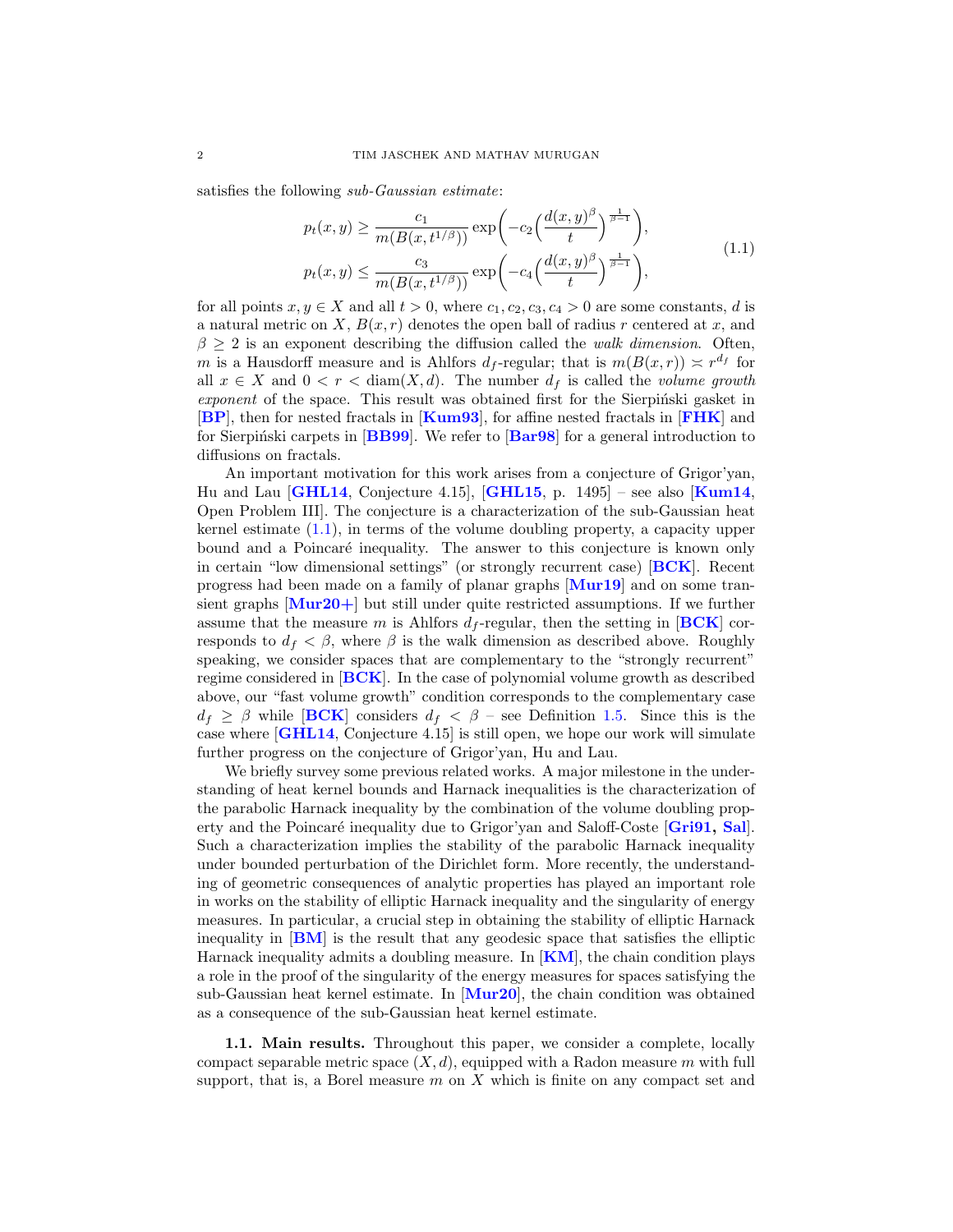strictly positive on any non-empty open set. Such a triple  $(X, d, m)$  is referred to as a metric measure space. In what follows, we set  $\text{diam}(X, d) := \sup_{x,y \in X} d(x, y)$ and  $B(x, r) := \{y \in X \mid d(x, y) < r\}$  for  $x \in X$  and  $r > 0$ .

Let  $(\mathcal{E}, \mathcal{F})$  be a symmetric Dirichlet form on  $L^2(X, m)$ . In other words, the domain  $\mathcal F$  is a dense linear subspace of  $L^2(X,m)$ , such that  $\mathcal E : \mathcal F \times \mathcal F \to \mathbb R$  is a non-negative definite symmetric bilinear form which is *closed* ( $F$  is a Hilbert space under the inner product  $\mathcal{E}_1(\cdot,\cdot) := \mathcal{E}(\cdot,\cdot) + \langle \cdot,\cdot \rangle_{L^2(X,m)}$  and *Markovian* (the unit contraction operates on F, that is,  $(u \vee 0) \wedge 1 \in \mathcal{F}$  and  $\mathcal{E}((u \vee 0) \wedge 1, (u \vee 0) \wedge 1) \leq$  $\mathcal{E}(u, u)$  for any  $u \in \mathcal{F}$ ). Recall that  $(\mathcal{E}, \mathcal{F})$  is called *regular* if  $\mathcal{F} \cap \mathcal{C}_c(X)$  is dense both in  $(\mathcal{F}, \mathcal{E}_1)$  and in  $(\mathcal{C}_c(X), \|\cdot\|_{\text{sup}})$ . Here  $\mathcal{C}_c(X)$  is the space of R-valued continuous functions on  $X$  with compact support.

For a function  $u \in \mathcal{F}$ , let  $\text{supp}_m[u] \subset X$  denote the support of the measure |u|dm, that is, the smallest closed subset F of X with  $\int_{X\backslash F} |u| dm = 0$ . Note that supp<sub>m</sub>[u] coincides with the closure of  $X \setminus u^{-1}(\{0\})$  in X if u is continuous. Recall that  $(\mathcal{E}, \mathcal{F})$  is called *strongly local* if  $\mathcal{E}(u, v) = 0$  for any  $u, v \in \mathcal{F}$  with  $\text{supp}_m[u], \text{supp}_m[v]$  compact and v is constant m-almost everywhere in a neighborhood of supp<sub>m</sub>[u]. The pair  $(X, d, m, \mathcal{E}, \mathcal{F})$  of a metric measure space  $(X, d, m)$  and a strongly local, regular symmetric Dirichlet form  $(\mathcal{E}, \mathcal{F})$  on  $L^2(X, m)$  is termed a metric measure Dirichlet space, or a MMD space. We refer to [**[FOT94,](#page-13-6) [CF12](#page-13-7)**] for a comprehensive account of the theory of symmetric Dirichlet forms.

We recall the notion of curves and path connectedness in a metric space.

DEFINITION 1.1 (Path connected). Let  $(X, d)$  be a metric space and let  $A \subset X$ . We say that  $\gamma$  is a *curve* in A from x to y if  $\gamma : [0,1] \to A$  is continuous,  $\gamma(0) = x$ and  $\gamma(1) = y$ . For two sets  $B_1 \subset B_2 \subset X$  we say that  $B_1$  is path connected in  $B_2$ if for all  $x, y \in B_1$ , there exists a curve in  $B_2$  from x to y.

Henceforth, we fix a function  $\Psi : (0, \infty) \to (0, \infty)$  to be a continuous increasing bijection of  $(0, \infty)$  onto itself, such that for all  $0 < r \leq R$ ,

<span id="page-2-1"></span>
$$
C^{-1}\left(\frac{R}{r}\right)^{\beta_1} \le \frac{\Psi(R)}{\Psi(r)} \le C\left(\frac{R}{r}\right)^{\beta_2},\tag{1.2}
$$

for some constants  $0 < \beta_1 < \beta_2$  and  $C > 1$ . Throughout this work, the function  $\Psi$ is meant to denote the space time scaling of a symmetric diffusion process.

DEFINITION 1.2 (Volume doubling). We say that  $(X, d, m)$  satisfies the *volume* doubling property (VD) if there exists  $C_D \geq 1$  such that

<span id="page-2-0"></span>
$$
m(B(x, 2r)) \le C_D m(B(x, r)), \quad \text{for all } x \in X, r > 0. \tag{VD}
$$

We recall the definition of energy measures associated to a MMD space. Note that  $fg \in \mathcal{F}$  for any  $f, g \in \mathcal{F} \cap L^{\infty}(X,m)$  by [**[FOT94](#page-13-6)**, Theorem 1.4.2-(ii)] and that  ${(-n) \vee (f \wedge n)}_{n=1}^{\infty} \subset \mathcal{F}$  and  $\lim_{n\to\infty} (-n) \vee (f \wedge n) = f$  in norm in  $(\mathcal{F}, \mathcal{E}_1)$  by  $[FOT94, Theorem 1.4.2-(iii)].$  $[FOT94, Theorem 1.4.2-(iii)].$  $[FOT94, Theorem 1.4.2-(iii)].$ 

Let  $(X, d, m, \mathcal{E}, \mathcal{F})$  be a MMD space. The energy measure  $\Gamma(f, f)$  of  $f \in \mathcal{F}$  is defined, first for  $f \in \mathcal{F} \cap L^{\infty}(X,m)$  as the unique  $([0,\infty]$ -valued) Borel measure on X with the property that

$$
\int_X g \, d\Gamma(f, f) = \mathcal{E}(f, fg) - \frac{1}{2} \mathcal{E}(f^2, g), \qquad \text{for all } g \in \mathcal{F} \cap \mathcal{C}_c(X), \tag{1.3}
$$

and then by  $\Gamma(f, f)(A) := \lim_{n \to \infty} \Gamma((-n) \vee (f \wedge n), (-n) \vee (f \wedge n))(A)$  for each Borel subset A of X for general  $f \in \mathcal{F}$ .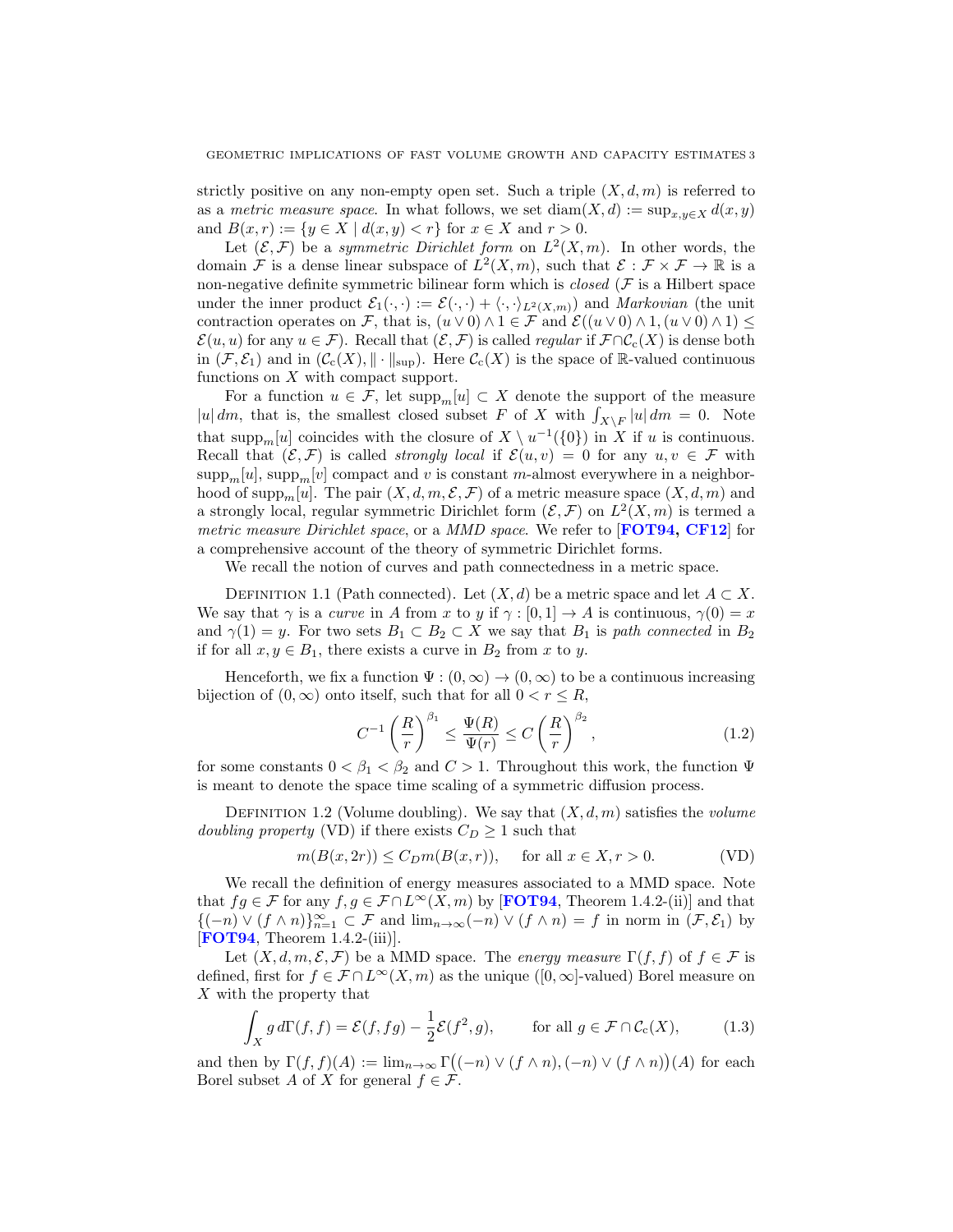The notion of an energy measure can be extended to the *local Dirichlet space*  $\mathcal{F}_{\text{loc}}$ , which is defined as

<span id="page-3-6"></span>
$$
\mathcal{F}_{loc} := \left\{ f \in L^2_{loc}(X,m) \mid \text{For any relatively compact open subset } V \text{ of } X, \text{ there} \atop \text{exists } f^\# \in \mathcal{F} \text{ such that } f1_V = f^\#1_V \text{ $m$-a.e..} \right\}.
$$
\n(1.4)

For any  $f \in \mathcal{F}_{loc}$  and for any relatively compact open set  $V \subset X$ , we define

$$
\Gamma(f, f)(V) := \Gamma(f^{\#}, f^{\#})(V),
$$

where  $f^{\#}$  is as in the definition of  $\mathcal{F}_{loc}$ . Since  $(\mathcal{E}, \mathcal{F})$  is strongly local, the value of  $\Gamma(f^{\#}, f^{\#})(V)$  does not depend on the choice of  $f^{\#}$ , and is therefore well defined. Since X is locally compact, this defines a Radon measure  $\Gamma(f, f)$  on X.

DEFINITION 1.3 (Poincaré inequality). We say that  $(X, d, m, \mathcal{E}, \mathcal{F})$  satisfies the Poincaré inequality PI(Ψ), if there exist constants  $C_P, A \geq 1$  such that for all  $x \in X$ ,  $r \in (0, \infty)$  and  $f \in \mathcal{F}_{loc}$ 

<span id="page-3-5"></span><span id="page-3-1"></span>
$$
\int_{B(x,r)} (f - \overline{f})^2 dm \le C_P \Psi(r) \int_{B(x,Ar)} d\Gamma(f, f),
$$
 PI $(\Psi)$ 

where  $\overline{f} = m(B(x,r))^{-1} \int_{B(x,r)} f dm$ .

The following elementary observation will be used along with the Poincaré inequality:

$$
\int_{B(x,r)} (f - \overline{f})^2 dm = \frac{1}{2m(B(x,r))} \int_{B(x,r)} \int_{B(x,r)} |f(y) - f(z)|^2 m(dy) m(dz). \tag{1.5}
$$

DEFINITION 1.4 (Capacity estimate). Let  $(X, d, m, \mathcal{E}, \mathcal{F})$  be a MMD space. For disjoint subsets  $A, B \subset X$ , we define

$$
\mathcal{F}(A,B) := \left\{ f \in \mathcal{F} : \begin{matrix} f \equiv 1 \text{ on a neighborhood of } \overline{A} \text{ and } f \equiv 0 \text{ on a} \\ \text{neighborhood of } \overline{B} \end{matrix} \right\},\
$$

and the *capacity*  $Cap(A, B)$  as

$$
\operatorname{Cap}(A, B) := \inf \{ \mathcal{E}(f, f) : f \in \mathcal{F}(A, B) \}.
$$

We say that  $(X, d, m, \mathcal{E}, \mathcal{F})$  satisfies the *capacity estimate* cap $(\Psi)_{\leq}$  if there exist  $C_1, A_1 > 1$  such that for all  $0 < r < \text{diam}(X, d)/A_1, x \in X$ 

$$
Cap(B(x,r), B(x, A_1r)^c) \le C_1 \frac{m(B(x,r))}{\Psi(r)}.
$$
 cap $(\Psi)$ <sub>≤</sub>

<span id="page-3-0"></span>DEFINITION 1.5 (Fast volume growth). We say that  $(X, d, m, \mathcal{E}, \mathcal{F})$  satisfies the fast volume growth condition  $\text{FVG}(\Psi)$  if there exists a constant  $C_F > 0$  such that

<span id="page-3-3"></span><span id="page-3-2"></span>
$$
\frac{\Psi(R)}{\Psi(r)} \le C_F \frac{m(B(x,R))}{m(B(x,r))},
$$
 FVG( $\Psi$ )

for all  $0 < r \leq R < \text{diam}(X, d)$  and  $x \in X$ .

Our main result is the following path connectedness of annuli.

<span id="page-3-4"></span>THEOREM 1.6. Let  $(X, d, m, \mathcal{E}, \mathcal{F})$  be a MMD space that satisfies [\(VD\)](#page-2-0),  $PI(\Psi)$ , cap( $\Psi$ ) and FVG( $\Psi$ ), where  $\Psi$  satisfies [\(1.2\)](#page-2-1). Then there exists  $C_0 \geq 2$  such that for all  $x \in X, r > 0$ ,  $B(x, 2r) \setminus B(x, r)$  is path connected in  $B(x, C_0r) \setminus B(x, r/C_0)$ .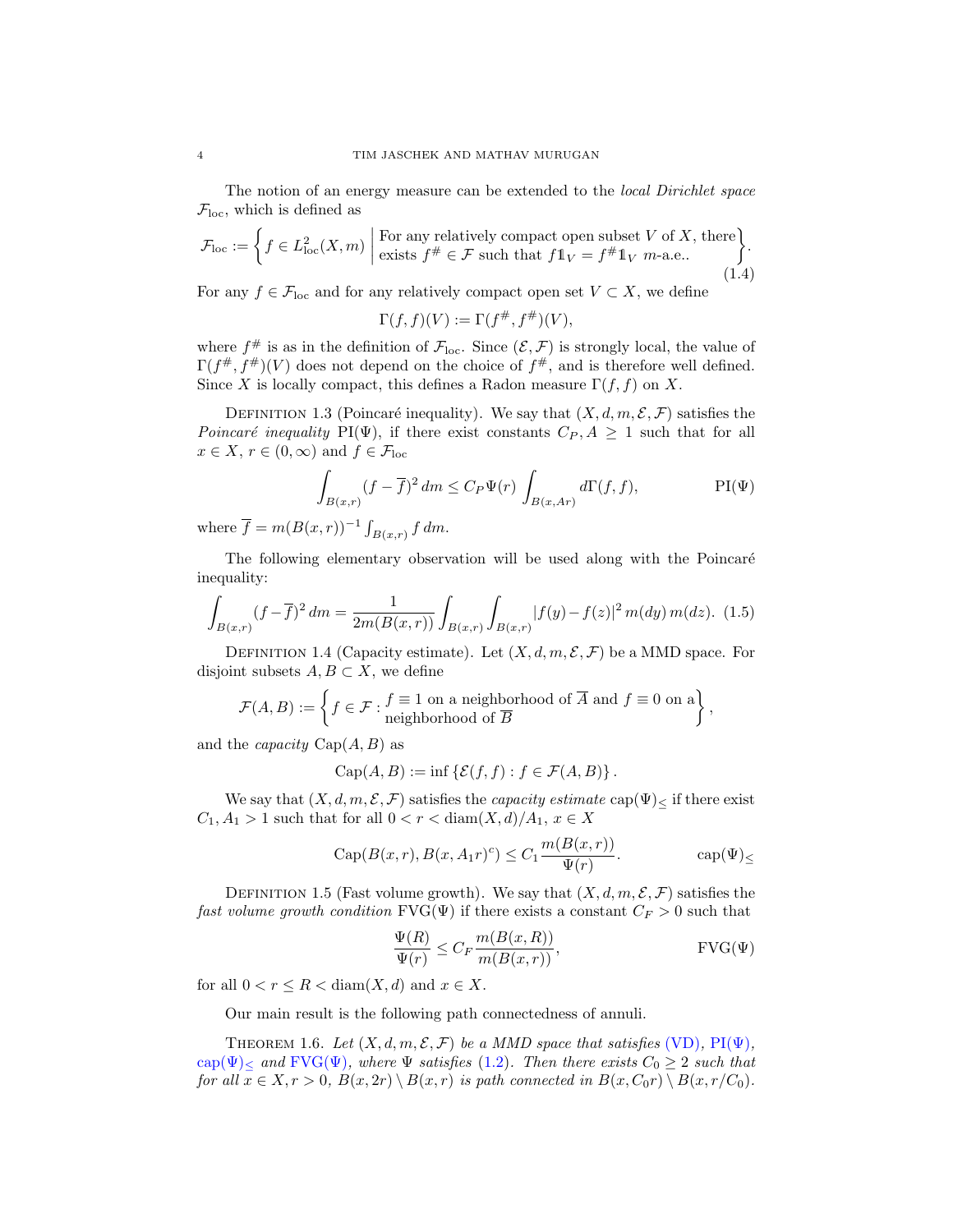- REMARK 1.7. (1) The condition  $\text{FVG}(\Psi)$  is not necessary for the conclusion of Theorem [1.6.](#page-3-4) For example, the Brownian motion on the standard two-dimensional Sierpiński carpet satisfies all of the hypotheses except  $FVG(\Psi)$  and satisfies the conclusion. On the other hand, if the volume growth exponent  $d_f$  is strictly less than the walk dimension  $\beta$ , the gluing construction of [Del](#page-13-8)motte [Del] shows that  $FVG(\Psi)$  is a sharp condition. In particular, if  $d_f < \beta$ , then by gluing two copies of the same space at a point, one obtains a space that satisfies [\(VD\),](#page-2-0)  $PI(\Psi)$ ,  $cap(\Psi)$  with  $\Psi(r) = r^{\beta}$  but fails to satisfy the conclusion.
- (2) Our argument is quite flexible and can be localized at different scales. For example, the cylinder  $\mathbb{S} \times \mathbb{R}$  satisfies the hypotheses and conclusion of Theorem [1.6](#page-3-4) only at small enough scales. On the other hand, the cable system (graph with edges represented by copies of the unit interval) corresponding to  $\mathbb{Z}^d, d \geq 2$ , satisfies the hypotheses and conclusion only at large enough scales.
- (3) Theorem [1.6](#page-3-4) can be applied to obtain stability of elliptic Harnack inequality under perturbations of the Dirichlet form (Theorem [4.6\)](#page-13-9). Furthermore, our theorem can be combined with [[Mac](#page-14-11), Theorem 1.1] to obtain that the conformal dimension of  $(X, d)$  is strictly greater than one.

Much of the proof involves estimating capacities between sets from above and below. Our proof is motivated by the arguments in [[Kor,](#page-14-12) [HK98,](#page-14-13) [Mur20](#page-14-10)]. The basic idea behind our approach is that if the capacity between two sets is strictly positive, then the two sets cannot belong to different connected components. Using lower bounds on capacities implied by the Poincaré inequality, we obtain a connectivity result in Proposition [2.3.](#page-5-0) This along with upper bounds on capacity leads to a more quantitative estimate in Theorem [3.1.](#page-8-0) Theorem [3.1](#page-8-0) strengthens a recent result in [[Mur20](#page-14-10)] which was used to show the chain condition for spaces satisfying sub-Gaussian heat kernel bounds. In this work, Theorem [3.1](#page-8-0) plays a crucial role in upgrading from connectivity to path connectivity.

## 2. Chain connectivity

We recall the definition of an  $\epsilon$ -chain in a metric space  $(X, d)$ .

DEFINITION 2.1 ( $\epsilon$ -chain). Let  $B \subset X$ . We say that a sequence  $\{x_i\}_{i=0}^N$  of points in X is an  $\epsilon$ -chain in B between points  $x, y \in X$  if

 $x_0 = x$ ,  $x_N = y$ , and  $d(x_i, x_{i+1}) \le \epsilon$  for all  $i = 0, 1, ..., N - 1$ ,

and

$$
x_i \in B, \quad \text{ for all } i = 0, 1, \dots, N.
$$

For any  $\epsilon > 0, B \subset X$  and  $x, y \in B$ , define

 $N_{\epsilon}(x, y; B) = \inf \{n : \{x_i\}_{i=0}^n \text{ is } \epsilon\text{-chain in } B \text{ between } x \text{ and } y, n \in \mathbb{N}\},\$ 

with the usual convention that inf  $\emptyset = +\infty$ .

We introduce a notion of connectedness based on the existence of  $\epsilon$ -chains.

DEFINITION 2.2 (Chain connected). Let  $(X, d)$  be a metric space and let  $B_1 \subseteq$  $B_2 \subseteq X$ . We say that  $B_1$  is *chain connected* in  $B_2$  if

$$
N_{\epsilon}(x, y; B_2) < \infty, \quad \text{ for all } x, y \in B_1 \text{ and for all } \epsilon > 0.
$$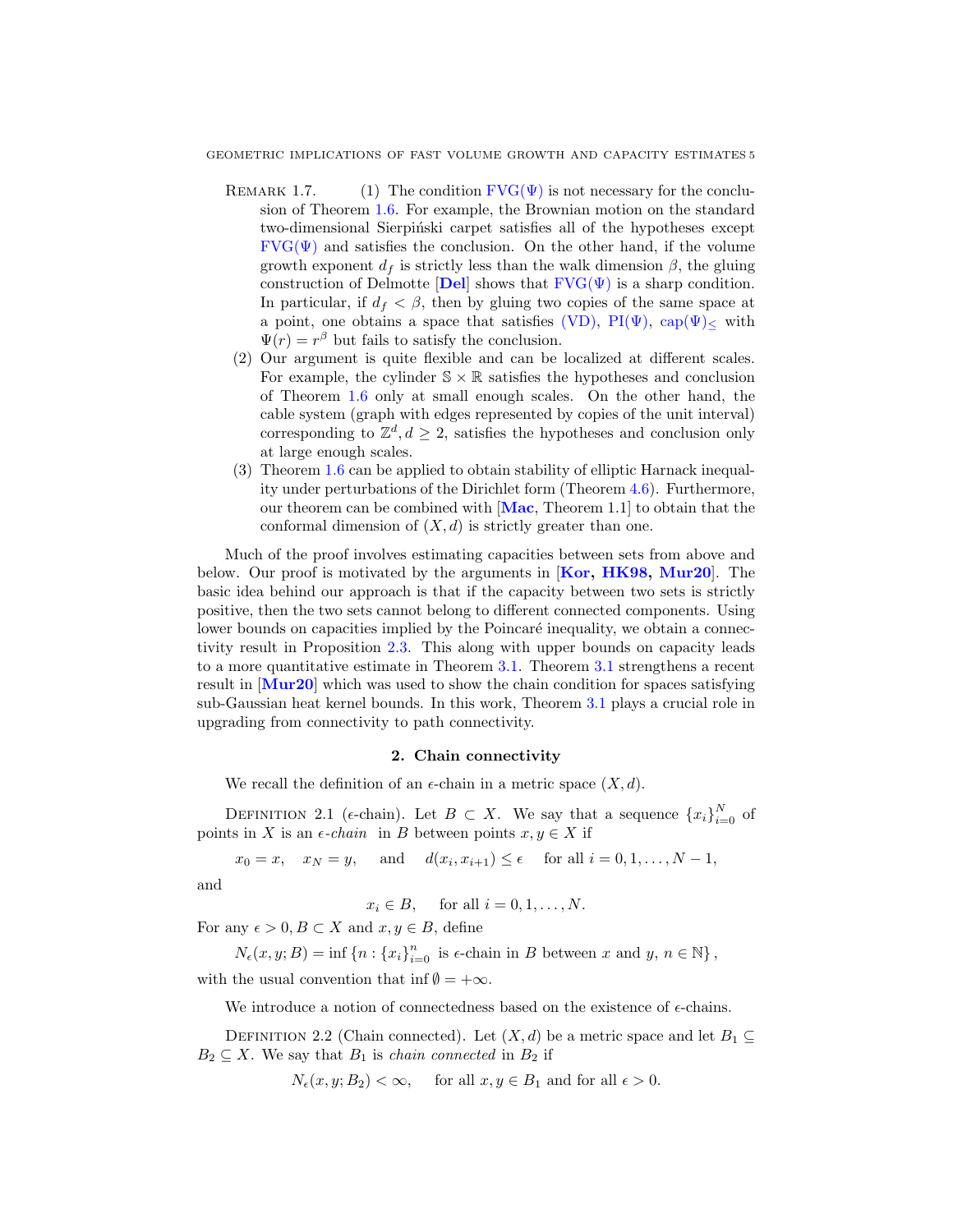<span id="page-5-0"></span>PROPOSITION 2.3. Let  $(X, d, m, \mathcal{E}, \mathcal{F})$  be a MMD such that balls are precompact. Assume that  $(X, d, m, \mathcal{E}, \mathcal{F})$  satisfies the Poincaré inequality PI( $\Psi$ ). Then for all  $x \in X$ ,  $r > 0$ ,  $B(x,r)$  is chain connected in  $B(x,Ar)$ , where  $A \geq 1$  is the constant in  $PI(\Psi)$ .

REMARK 2.4. We note if  $(X, d)$  is a complete metric space and if m is a Borel measure that satisfies  $(VD)$ , all metric balls in  $(X, d)$  are precompact. We always apply Proposition [2.3,](#page-5-0) when the metric space is complete and admits a doubling measure.

*Proof of Proposition [2.3](#page-5-0).* Let  $A \geq 1$  be the constant in  $PI(\Psi)$ . Let  $x \in X, \epsilon > 0$  and  $U_x = \{y \in B(x, Ar) : N_{\epsilon}(x, y; B(x, Ar)) < \infty\}.$ By definition of  $U_x$ , we have

<span id="page-5-1"></span>
$$
d(y, w) > \epsilon, \quad \text{for all } y \in U_x, w \in B(x, Ar) \setminus U_x. \tag{2.1}
$$

Let N denote an  $\epsilon/2$ -net in  $(X, d)$  such that  $N \cap B(x, Ar)$  is an  $\epsilon/2$ -net of  $B(x, Ar)$ . By the precompactness of metric balls, the set  $N \cap B(x, Ar)$  is finite. For each  $z \in N$ , choose a function  $\phi_z \in C_c(X) \cap \mathcal{F}$  such that  $1 \ge \phi_z \ge 0, \phi_z|_{B(z, \epsilon/2)} \equiv 1$ , and supp $(\phi_z) \subset B(z, \epsilon)$ . Define

$$
\phi(y) = \sup_{z \in N \cap U_x} \phi_z(y), \quad \text{ for all } y \in X.
$$

Since  $N \cap U_x$  is a finite set,  $\phi \in \mathcal{F}$ . By [\(2.1\)](#page-5-1), and since  $\cup_{z \in N} B(z, \epsilon/2) = X$ , we obtain

<span id="page-5-2"></span>
$$
\phi \equiv 1_{U_x}, \quad \text{on } B(x, Ar). \tag{2.2}
$$

By [[CF12](#page-13-7), Theorem 4.3.8], the push-forward measure of  $\Gamma(\phi, \phi)$  by  $\phi$  is absolutely continuous with respect to the 1-dimensional Lebesgue measure. Since  $\{0,1\}$  has zero Lebesgue measure, by using [\(2.2\)](#page-5-2) we obtain

<span id="page-5-4"></span>
$$
\Gamma(\phi, \phi)(B(x, Ar)) = 0.
$$
\n(2.3)

Since  $\phi$  is continuous, by PI( $\Psi$ ),  $\phi$  is constant on the ball  $B(x, r)$ . Therefore  $\phi(y) = \phi(x) = 1$  for all  $y \in B(x, r), r > 0$ . Therefore  $\phi \equiv 1$  on  $B(x, r)$ , which along with [\(2.2\)](#page-5-2) implies that  $U_x \cap B(x,r) = B(x,r)$ .

Since  $\epsilon > 0$  was arbitrary, we obtain that  $B(x, r)$  is chain connected in  $B(x, Ar)$ for all  $x \in X, r > 0$ .

The following lemma records an useful consequence of the conditions  $cap(\Psi)$ and  $\text{FVG}(\Psi)$ .

<span id="page-5-5"></span>LEMMA 2.5. Let  $(X, d, m, \mathcal{E}, \mathcal{F})$  be a MMD space that satisfies [\(VD\)](#page-2-0), cap( $\Psi$ )< and  $FVG(\Psi)$ , where  $\Psi$  satisfies [\(1.2\)](#page-2-1). Then for any  $\delta > 0$ , there exist  $C, A_{\delta} > 1$ such that

$$
Cap(B(x, R/C), B(x, R)^c) \leq \delta \frac{m(B(x, R))}{\Psi(R)},
$$
\n(2.4)

for all  $x \in X, 0 < R < \text{diam}(X, d)/A_{\delta}$ .

PROOF. Let  $C_1$ ,  $A_1$  be the constants in cap( $\Psi$ )<, and let  $C_F$  denote the constant in  $FVG(\Psi)$ .

Therefore, for all  $x \in X, 0 < r \leq R < \text{diam}(X, d)/A_1$ , we have

<span id="page-5-3"></span>Cap
$$
(B(x,r), B(x, A_1r)^c) \le C_1 \frac{m(B(x,r))}{\Psi(r)} \le C_1 C_F \frac{m(B(x,R))}{\Psi(R)}
$$
. (2.5)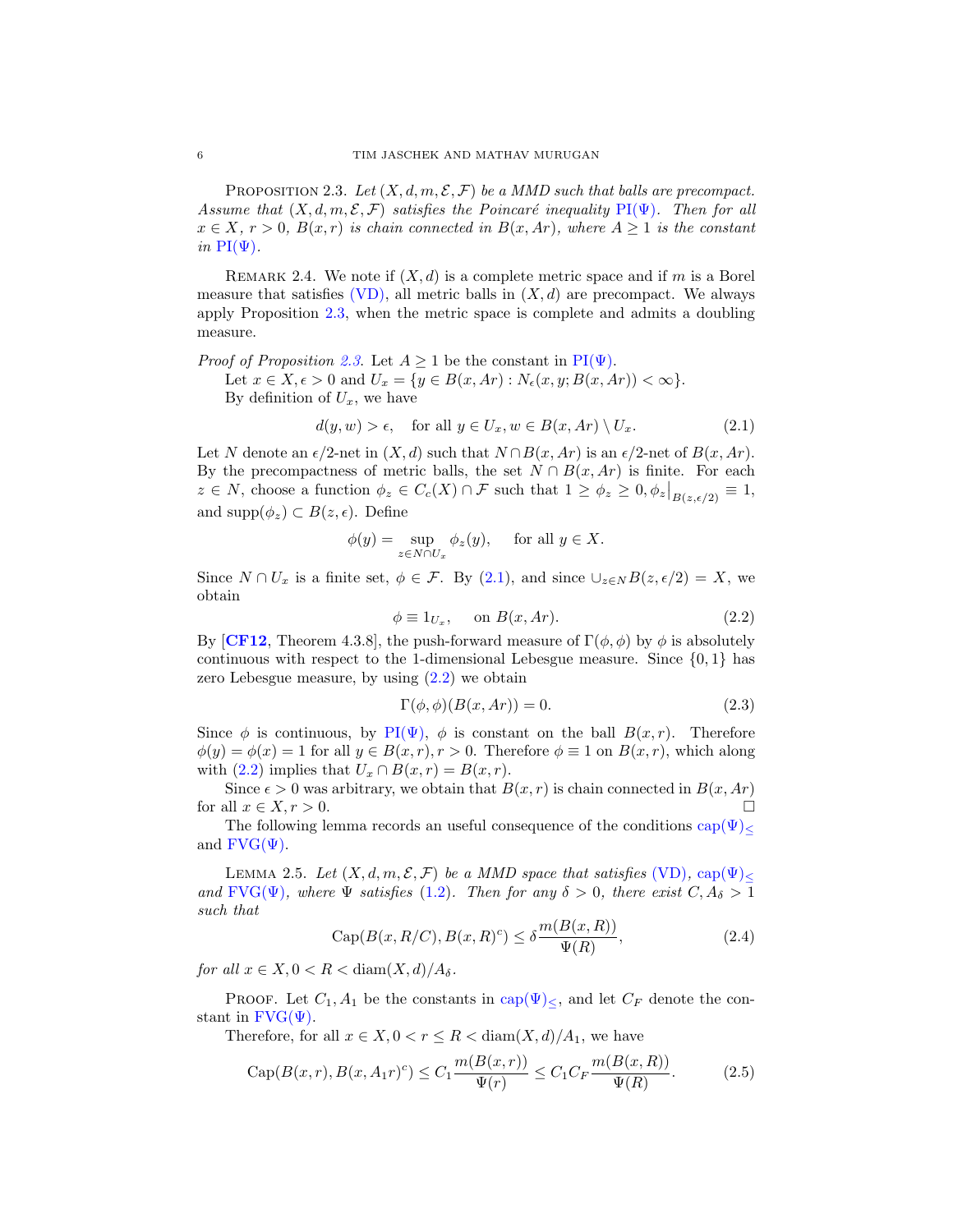Therefore, by the strong locality (see [[GNY](#page-14-14), Lemma 2.5]) for any  $k \in \mathbb{N}$ 

$$
\text{Cap}(B(x, A_1^{-k}R), B(x, R)^c) \le \left(\sum_{i=0}^{k-1} \text{Cap}(B(x, A_1^{-i-1}R), B(x, A_1^{-i}R)^c)^{-1}\right)^{-1}
$$

$$
\le \left(\sum_{i=0}^{k-1} \frac{\Psi(R)}{C_1 C_F m(B(x, R))}\right)^{-1} \quad \text{(by (2.5))}
$$

$$
\le \frac{C_1 C_F m(B(x, R))}{k}.
$$
 (2.6)

By choosing  $k \in \mathbb{N}$  large enough so that  $k > \delta^{-1}C_1C_F$ , we obtain the desired estimate.

In the following proposition, we obtain the chain connectivity of annuli under the same assumption as in our main result in Theorem [1.6.](#page-3-4)

<span id="page-6-4"></span>PROPOSITION 2.6. Let  $(X, d, m, \mathcal{E}, \mathcal{F})$  be a MMD space that satisfies [\(VD\)](#page-2-0),  $PI(\Psi)$ , cap $(\Psi)$  and  $FVG(\Psi)$ , where  $\Psi$  satisfies [\(1.2\)](#page-2-1). Then there exist  $C, K \geq 2$ such that for all  $x \in X, 0 < r < \text{diam}(X, d)/K$ ,  $B(x, 2r) \setminus B(x, r)$  is chain connected in  $B(x, Cr) \setminus B(x, r/C)$ .

PROOF. Let  $A \geq 1$  denote the constant in PI( $\Psi$ ). Let  $C \geq 3A$  be a constant whose value will be determined later in the proof.

Assume by contradiction that  $B(x, 2r) \setminus B(x, r)$  is not chain connected in  $B(x, Cr) \ B(x, r/C)$ . Then there exist  $y, z \in B(x, 2r) \ B(x, r)$  and  $\epsilon > 0$  such that  $D(A)$   $D(A)$   $(0)$ 

$$
N_{\epsilon}(y,z;B(x,Cr)\setminus B(x,r/C))=\infty
$$

Define

$$
U_y = \{ w \in B(x, Cr) \setminus B(x, r/C) : N_{\epsilon}(w, y; B(x, Cr) \setminus B(x, r/C)) < \infty \},
$$

and

$$
V_y = (B(x, Cr) \setminus B(x, r/C)) \setminus U_y.
$$

By our assumption  $z \notin U_y$ . By Proposition [2.3,](#page-5-0)  $B(z, r/(2A))$  is chain connected in  $B(z, r/2)$ . Using this and  $B(z, r/2) \subset B(x, Cr) \setminus B(x, r/C)$ , we have

<span id="page-6-0"></span>
$$
N_{\epsilon}(w, z; B(x, Cr) \setminus B(x, r/C)) \le N_{\epsilon}(w, z; B(z, r/2)) < \infty, \text{for all } w \in B(z, r/(2A)).
$$
\n(2.7)

Combining [\(2.7\)](#page-6-0) with  $z \notin U_y$ , we have

<span id="page-6-2"></span>
$$
B(z, r/(2A)) \cap U_y = \emptyset. \tag{2.8}
$$

By the same argument as  $(2.7)$ , we have

<span id="page-6-3"></span>
$$
B(y, r/(2A)) \subset U_y.
$$
\n<sup>(2.9)</sup>

 $\mathbf{r}$ 

Let N be an  $\epsilon/3$ -net of  $(X, d)$  such that  $N \cap U_y \cap (B(x, Cr) \setminus B(x, r/C))$  is an  $\epsilon/3$ -net of  $U_y \cap B(x, Cr) \setminus B(x, r/C)$ . For each  $z \in N$ , choose a function  $\psi_z \in$  $C_c(X) \cap \mathcal{F}$  such that  $0 \leq \psi_z \leq 1, \psi_z|_{B(z,\epsilon/3)} \equiv 1$ , and supp $(\psi_z) \subset B(z, 2\epsilon/3)$ . Define

$$
\psi = \sup_{z \in N \cap U_y} \psi_z.
$$

We observe that

<span id="page-6-1"></span>
$$
\psi \in \mathcal{F} \cap C_c(X), \quad 0 \le \psi \le 1, \quad \psi\big|_{B(x,Cr)\setminus B(x,r/C)} \equiv 1_{U_y}\big|_{B(x,Cr)\setminus B(x,r/C)}.\tag{2.10}
$$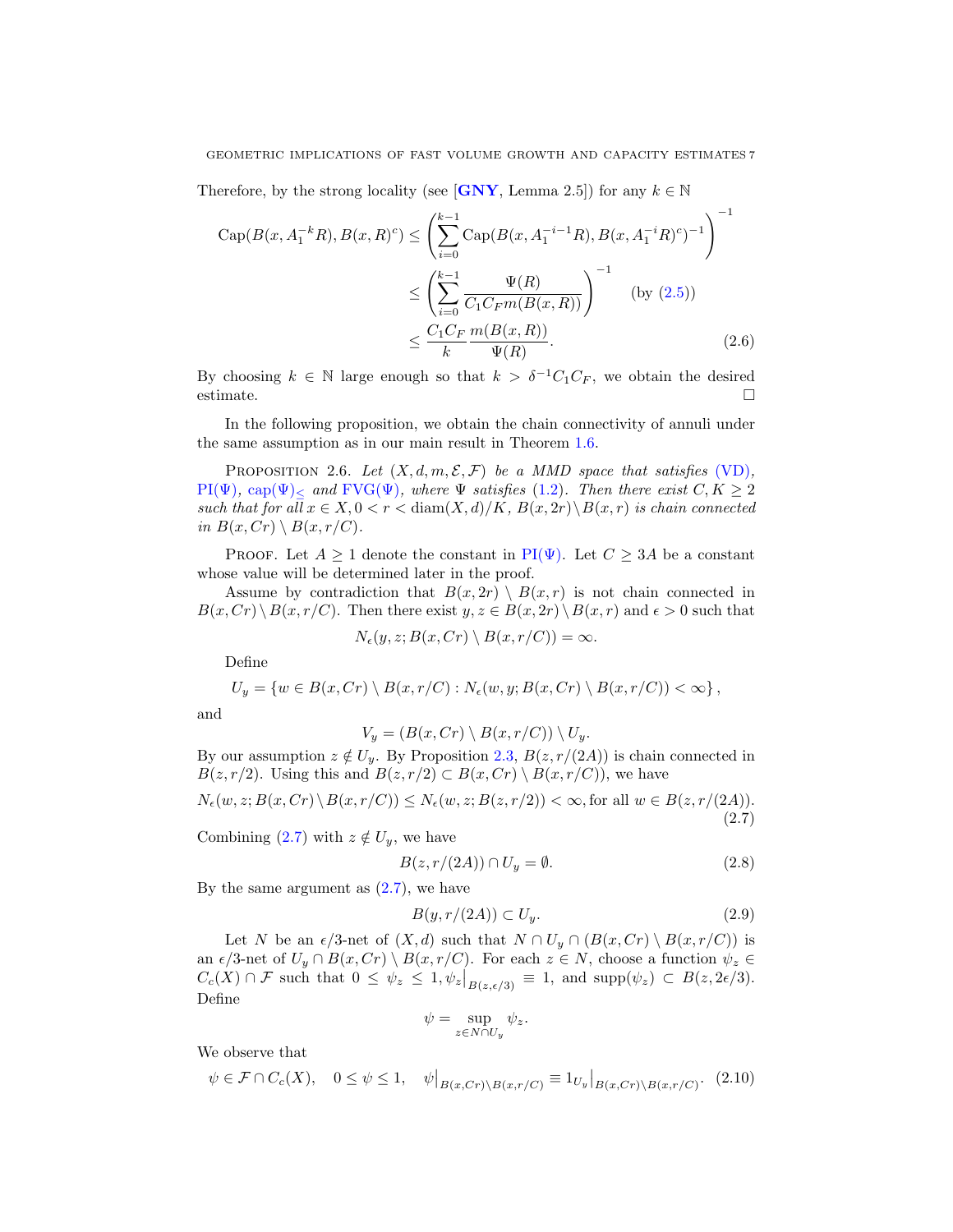Similar to  $(2.3)$ , we deduce that

<span id="page-7-0"></span>
$$
\Gamma(\psi, \psi) \left( B(x, Cr) \setminus B(x, r/C) \right) = 0. \tag{2.11}
$$

Let  $h \in C_c(B(x,r/2)) \cap \mathcal{F}$  be such that  $0 \leq h \leq 1$ ,  $h\big|_{B(x,2r/C)} \equiv 1$ , and

$$
\mathcal{E}(h,h) \le 2 \operatorname{Cap}(B(x,2r/C),B(x,r/2)^c). \tag{2.12}
$$

Let  $g = \max(h, \psi) \in C_c(X) \cap \mathcal{F}$ . By [\(2.10\)](#page-6-1) and the properties of h above, we have

<span id="page-7-1"></span>
$$
g \equiv 1 \quad \text{on } B(x, 2r/C) \cup U_y, \qquad g \equiv 0 \quad \text{on } B(x, r/2)^c \cap U_y^c \cap B(x, Cr). \tag{2.13}
$$

Furthermore, since  $d(z_1, z_2) \geq \epsilon$  for all  $z_1 \in U_y$  and  $z_2 \in V_y$ , we have  $\psi \equiv 0$  on  $\cup_{w\in V_y} B(w, \epsilon/3)$ . Therefore  $g \equiv h$  on  $B(x, 2r/C) \bigcup \cup_{w\in V_y} B(w, \epsilon/3)$ . Hence

<span id="page-7-2"></span>
$$
g \equiv h, \quad \text{ in a neighborhood of } B(x, r/2) \setminus (B(x, 2r/C) \cup U_y). \tag{2.14}
$$

By [\(2.11\)](#page-7-0) and strong locality

$$
\Gamma(g,g)(B(x,3Ar)) = \Gamma(g,g)(B(x,r/2) \setminus (B(x,2r/C) \cup U_y)) \quad \text{(by (2.13))}
$$
\n
$$
= \Gamma(h,h)(B(x,r/2) \setminus (B(x,2r/C) \cup U_y)) \quad \text{(by (2.14))}
$$
\n
$$
\leq \mathcal{E}(h,h) \quad \text{(by (2.10))}
$$
\n
$$
\leq 2 \operatorname{Cap}(B(x,2r/C),B(x,r/2)^c) \quad \text{(by (2.11))}. \tag{2.15}
$$

Let  $\delta > 0$  be an arbitrary constant. By [\(1.2\)](#page-2-1), and Lemma [2.5,](#page-5-5) we can choose  $C \geq 3A$  large enough so that

<span id="page-7-4"></span>
$$
Cap(B(x, 2r/C), B(x, r/2)^c) \le \delta \frac{m(B(x, r/2))}{\Psi(r/2)} \le C_2 \delta \frac{m(B(x, r))}{\Psi(r)},
$$
\n(2.16)

where  $C_2$  depends only the constants in  $(1.2)$ . Combining  $(2.15)$  and  $(2.16)$ , we obtain

<span id="page-7-6"></span><span id="page-7-3"></span>
$$
\Gamma(g,g)(B(x,3Ar)) \le 2C_2 \delta \frac{m(B(x,r))}{\Psi(r)}.\tag{2.17}
$$

Evidently, by  $(2.8)$ ,  $(2.9)$  and  $(2.13)$ ,  $g = \max(h, \psi)$  satisfies

<span id="page-7-7"></span><span id="page-7-5"></span>
$$
g \equiv 1 \text{ on } B(y, r/(2A)), \quad g \equiv 0 \text{ on } B(z, r/(2A)). \tag{2.18}
$$

By the triangle inequality,  $B(y, r/(2A)) \cup B(z, r/(2A)) \subset B(x, 3r)$ . Now, we use the Poincaré inequality  $PI(\Psi)$  along with [\(1.5\)](#page-3-5) to derive the following estimate. Since  $g \in \mathcal{F} \cap C(X)$  and satisfies  $(2.18)$ , we have

$$
\Gamma(g,g)(B(x,3Ar))
$$
\n
$$
\geq \frac{1}{2C_{P}m(B(x,3r))\Psi(3r)} \int_{B(x,3r)} \int_{B(x,3r)} |g(p) - g(q)|^2 m(dp) m(dq)
$$
\n
$$
\geq \frac{1}{2C_{P}m(B(x,3r))\Psi(3r)} \int_{B(z,r/(2A))} \int_{B(y,r/(2A))} |g(p) - g(q)|^2 m(dp) m(dq)
$$
\n
$$
\geq \frac{m(B(y,r/(2A))m(B(z,r/(2A)))}{2C_{P}m(B(x,3r))\Psi(3r)} \quad \text{(using (2.18))}
$$
\n
$$
\geq \frac{m(B(x,r))}{C_1\Psi(r)}, \quad \text{(by (1.2) and (VD))} \tag{2.19}
$$

where the constant  $C_1 \geq 1$  depends only on the constants in [\(1.2\)](#page-2-1), [\(VD\),](#page-2-0) and  $PI(\Psi)$ .

By choosing  $\delta < (2C_1C_2)^{-1}$ , the bounds  $(2.17)$  and  $(2.19)$  lead to the desired contradiction.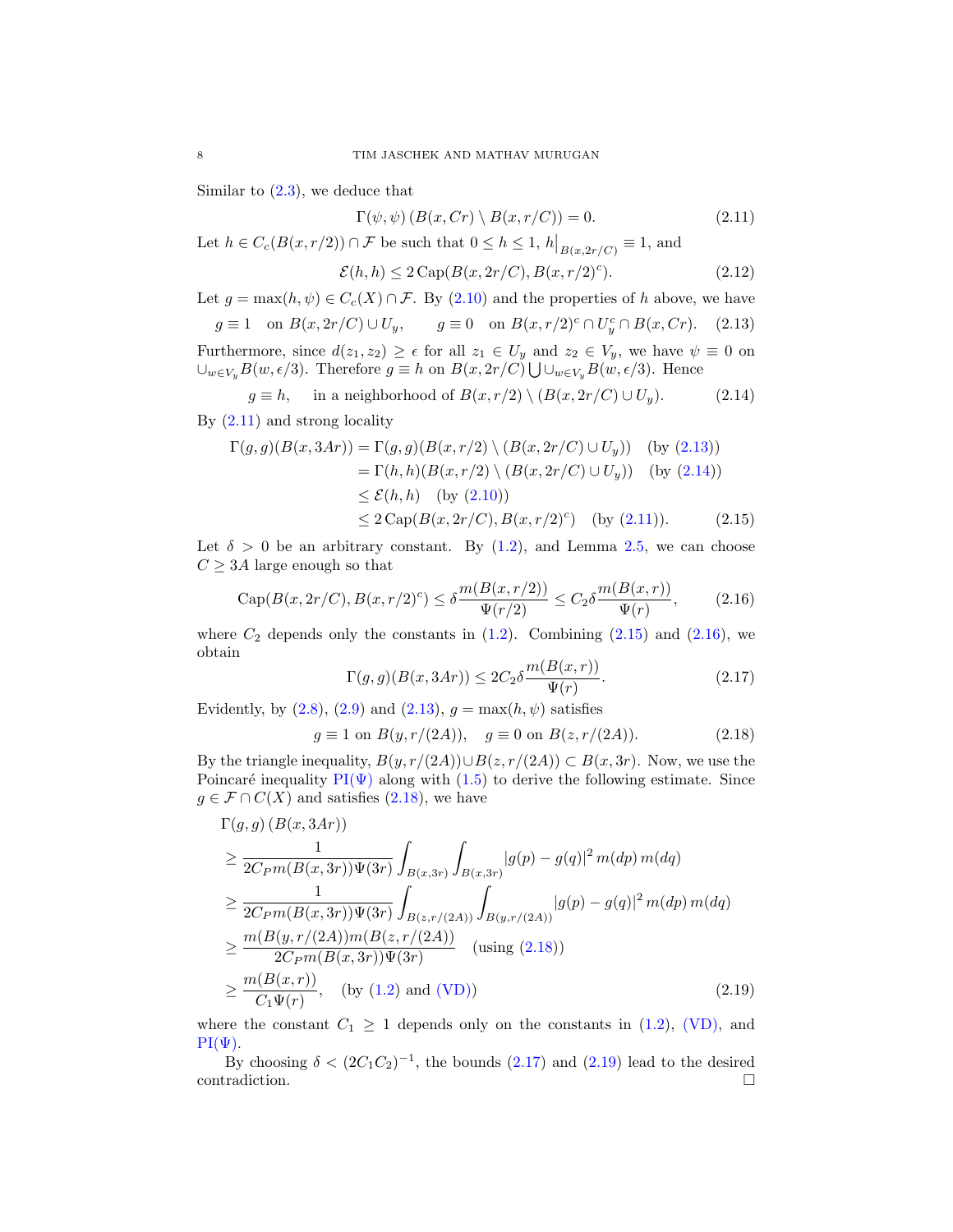#### 3. From chain connectivity to path connectivity

The following result strengthens a bound on the length of chains given in [[Mur20](#page-14-10)]. The improvement is that the upper bound was on  $N_{\epsilon}(x, y; X)$  instead of  $N_{\epsilon}(x, y; B(x, A_0d(x, y)).$ 

<span id="page-8-0"></span>THEOREM 3.1. Let  $(X, d, m, \mathcal{E}, \mathcal{F})$  be a MMD space that satisfies [\(VD\)](#page-2-0),  $PI(\Psi)$ , and  $\text{cap}(\Psi)_{\leq}$ , where  $\Psi$  satisfies [\(1.2\)](#page-2-1). Then there exist  $C, A_0 > 1$  such that for all  $\epsilon > 0$  and for all  $x, y \in X$  that satisfy  $d(x, y) \geq \epsilon$ , we have

<span id="page-8-3"></span>
$$
N_{\epsilon}(x, y; B(x, A_0d(x, y)))^2 \le C \frac{\Psi(d(x, y))}{\Psi(\epsilon)}.
$$
\n(3.1)

For two measures  $m, \nu$  on  $(X, d)$ , for  $R > 0, x \in X$ , we define a truncated maximal function

$$
M_R^m \nu(x) = \sup_{0 < r < R} \frac{\nu(B(x, r))}{m(B(x, r))}.\tag{3.2}
$$

If  $\nu \ll m$ , then the above expression is the truncated maximal function of the Radon-Nikodym derivative  $\frac{d\nu}{dm}$ . However, in the lemma below  $\nu$  will be the energy measure, and hence the measure  $\nu$  and m might be mutually singular [[KM](#page-14-9)]. In the following lemma,  $\mathcal{C}(X)$  denotes the space of continuous functions on X. We recall two lemmas from [[Mur20](#page-14-10)].

<span id="page-8-1"></span>LEMMA 3.2 (Two point estimate). (see  $[HK98,$  $[HK98,$  $[HK98,$  Lemma 5.15] and  $[Mur20,$  $[Mur20,$  $[Mur20,$ Lemma 2.4]) Let  $(X, d, m, \mathcal{E}, \mathcal{F})$  be a MMD space that satisfies [\(VD\)](#page-2-0), PI( $\Psi$ ), where  $\Psi$  satisfies [\(1.2\)](#page-2-1). There exists  $C_P > 1$  such that for all  $x_0 \in X, R > 0, x, y \in$  $B(x_0, C_P^{-1}R)$ , and for all  $u \in C(X) \cap \mathcal{F}_{loc}$ 

$$
|u(x) - u(y)|^2 \leq C\Psi(R) \left( M_R^m \Gamma(u, u)(x) + M_R^m \Gamma(u, u)(y) \right),
$$

where  $\Gamma(u, u)$  denotes the energy measure of u.

<span id="page-8-2"></span>LEMMA 3.3 (Partition of unity). [[Mur20](#page-14-10), Lemma 2.5] Let  $(X, d, m, \mathcal{E}, \mathcal{F})$  be a MMD space that satisfies [\(VD\)](#page-2-0), and cap $(\Psi)_{\leq}$ . Let  $\epsilon > 0$  and let V denote any  $\epsilon$ -net. Let  $\epsilon < \text{diam}(X, d)/A_1$ , where  $A_1 \geq 1$  is the constant in cap $(\Psi)_{\leq}$ . Then, there exists a family of functions  $\{\psi_z : z \in V\}$  that satisfies the following properties:

- (a)  $\{\psi_z : z \in V\}$  is partition of unity, that is,  $\sum_{z \in V} \psi_z \equiv 1$ .
- (b) For all  $z \in V$ ,  $\psi_z \in C_c(X) \cap \mathcal{F}$  with  $0 \leq \psi_z \leq 1$ ,  $\psi_z|_{B(z, \epsilon/4)} \equiv 1$ , and  $\psi_z|_{B(z, 5\epsilon/4)^c} \equiv 0.$

(c) For all  $z \in V$ ,  $z' \in V \setminus \{z\}$ , we have  $\psi_{z'}|_{B(z, \epsilon/4)} \equiv 0$ .

(d) There exists  $C > 1$  such that for all  $z \in V$ ,

$$
\mathcal{E}(\psi_z, \psi_z) \le C \frac{m(B(z, \epsilon))}{\Psi(\epsilon)}.
$$

*Proof of Theorem [3.1.](#page-8-0)* Let  $A_1$  denote the constant in cap( $\Psi$ )<. Since  $N_{\epsilon}(x, y; B)$  $N_{\epsilon'}(x, y; B)$  whenever  $B \subset X$  and  $\epsilon' \leq \epsilon$ , by replacing  $\epsilon$  by  $\epsilon/(2A_1)$  if necessary and by using [\(1.2\)](#page-2-1), we assume that  $\epsilon < \text{diam}(X, d)/A_1$ .

Fix  $x, y \in X, \epsilon > 0$  such that  $d(x, y) \ge \epsilon$ . Set  $\epsilon' = \epsilon/3$ . Let V be an  $\epsilon'$ -net such that  $\{x, y\} \subset V$ . Let  $A_0 > 0$  be

$$
A_0 = 2A(C_P + 2),\tag{3.3}
$$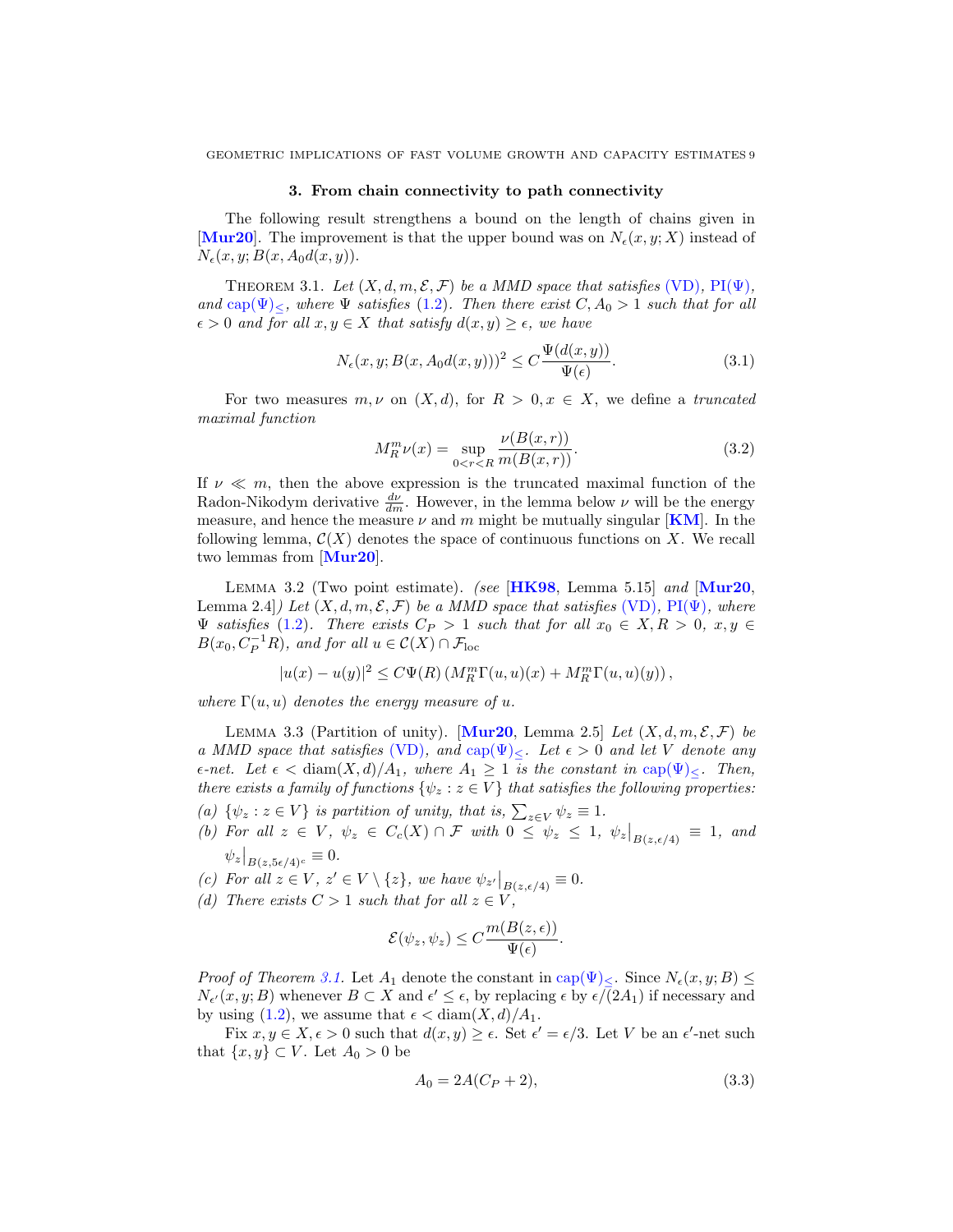where A is the constant in PI( $\Psi$ ) and  $C_P$  is as given in Lemma [3.2.](#page-8-1) Define  $\hat{u}$ :  $V \cap B(x, 2(C_P + 2)d(x, y)) \to [0, \infty)$  as

$$
\hat{u}(z) := N_{\epsilon}(x, z; B(x, A_0 d(x, y))). \tag{3.4}
$$

We set  $\widetilde{V} = V \cap B(x, 2(C_P + 2)d(x, y))$ . By Proposition [2.3,](#page-5-0)  $\hat{u}$  is finite. By definition,

<span id="page-9-2"></span>
$$
|\hat{u}(z_1) - \hat{u}(z_2)| \le 1, \quad \text{ for all } z_1, z_2 \in V \text{ such that } d(z_1, z_2) < \epsilon. \tag{3.5}
$$

Let  $\{\psi_z : z \in V\}$  denote the partition of unity defined in Lemma [3.3.](#page-8-2) Define u:  $X \to [0, \infty)$  as

$$
u(p) := \sum_{z \in \widetilde{V}} \hat{u}(z) \psi_z(p).
$$

For any ball  $B(x_0, r)$ ,  $x_0 \in X, r > 0$ , by Lemma [3.3\(](#page-8-2)b) we have

<span id="page-9-0"></span>
$$
u(p) = \sum_{z \in V \cap B(x_0, r + 5\epsilon'/4)} \hat{u}(z)\psi_z(p), \quad \text{for all } p \in B(x_0, r). \tag{3.6}
$$

Since  $V \cap B(x_0, r + 5\epsilon'/4)$  is a finite set by [\(VD\),](#page-2-0) we obtain that  $u \in \mathcal{F}_{loc}$ . By Lemma [3.3\(](#page-8-2)b), we have  $u|_{B(z,\epsilon'/4)} \equiv \hat{u}(z)$  for all  $z \in V$ . Therefore, by [[CF12](#page-13-7), Theorem 4.3.8], the push-forward measure of  $\Gamma(u, u)$  by u is absolutely continuous with respect to the 1-dimensional Lebesgue measure. Therefore, we obtain

<span id="page-9-4"></span>
$$
\Gamma(u, u)(B(z, \epsilon'/4)) = 0, \quad \text{for all } z \in V. \tag{3.7}
$$

By  $(3.6)$  and Lemma  $3.3(a)$  $3.3(a)$ , we have

<span id="page-9-1"></span>
$$
u(p) = \hat{u}(z) + \sum_{w \in V \cap B(z, 9\epsilon'/4)} (\hat{u}(w) - \hat{u}(z))\psi_w(p), \quad \text{ for all } p \in B(z, \epsilon'), z \in V. \tag{3.8}
$$

By [\(VD\),](#page-2-0) there exits  $C_1 > 1$  such that  $\sup_{z \in V} |V \cap B(z, 9\epsilon'/4)| \leq C_1$ . By [\(3.8\)](#page-9-1), and the Cauchy-Schwarz inequality, there exists  $C_2 > 1$  such that the following holds: for all  $z \in V \cap B(x, 2(C_P + 1)d(x, y))$ , we have

$$
\Gamma(u, u)(B(z, \epsilon')) \leq C_1 \sum_{w \in V \cap B(z, 9\epsilon'/4)} (\hat{u}(w) - \hat{u}(z))^2 \mathcal{E}(\psi_w, \psi_w)
$$
  
\$\lesssim \sum\_{w \in V \cap B(z, 9\epsilon'/4)} \frac{m(B(w, \epsilon'))}{\Psi(\epsilon')} \text{ (by (3.5) and Lemma 3.3(d))}  
\$\leq C\_2 \frac{m(B(z, \epsilon'/2))}{\Psi(\epsilon)} \text{ (by (VD) and (1.2))}. \tag{3.9}

In the second line above, we used the fact that  $z \in V \cap B(x, 2(C_P + 1)d(x, y))$  and  $w \in V \cap B(z, 9\epsilon'/4)$  implies  $w \in B(x, 2(C_P + 2)d(x, y))$ . By Lemma [3.3,](#page-8-2) [\(3.9\)](#page-9-3) and [\(VD\),](#page-2-0) there exists  $C_3 > 0$  such that for all  $z \in V \cap B(x, 2d(x, y)), r \leq 2C_P d(x, y)$ , we have

<span id="page-9-5"></span>
$$
\Gamma(u, u)(B(z, r)) \le C_2 \sum_{w \in B(z, r+5\epsilon'/4)} \frac{m(B(w, \epsilon'/2))}{\Psi(\epsilon)} \le C_3 \frac{m(B(z, r))}{\Psi(\epsilon)}.
$$
 (3.10)

Combining  $(3.7)$  and  $(3.10)$ , we obtain

<span id="page-9-6"></span><span id="page-9-3"></span>
$$
M_R^m \Gamma(u, u)(z) = \sup_{r < R} \frac{\Gamma(u, u)(B(z, r))}{m(B(z, r))} \le \frac{C_3}{\Psi(\epsilon)},\tag{3.11}
$$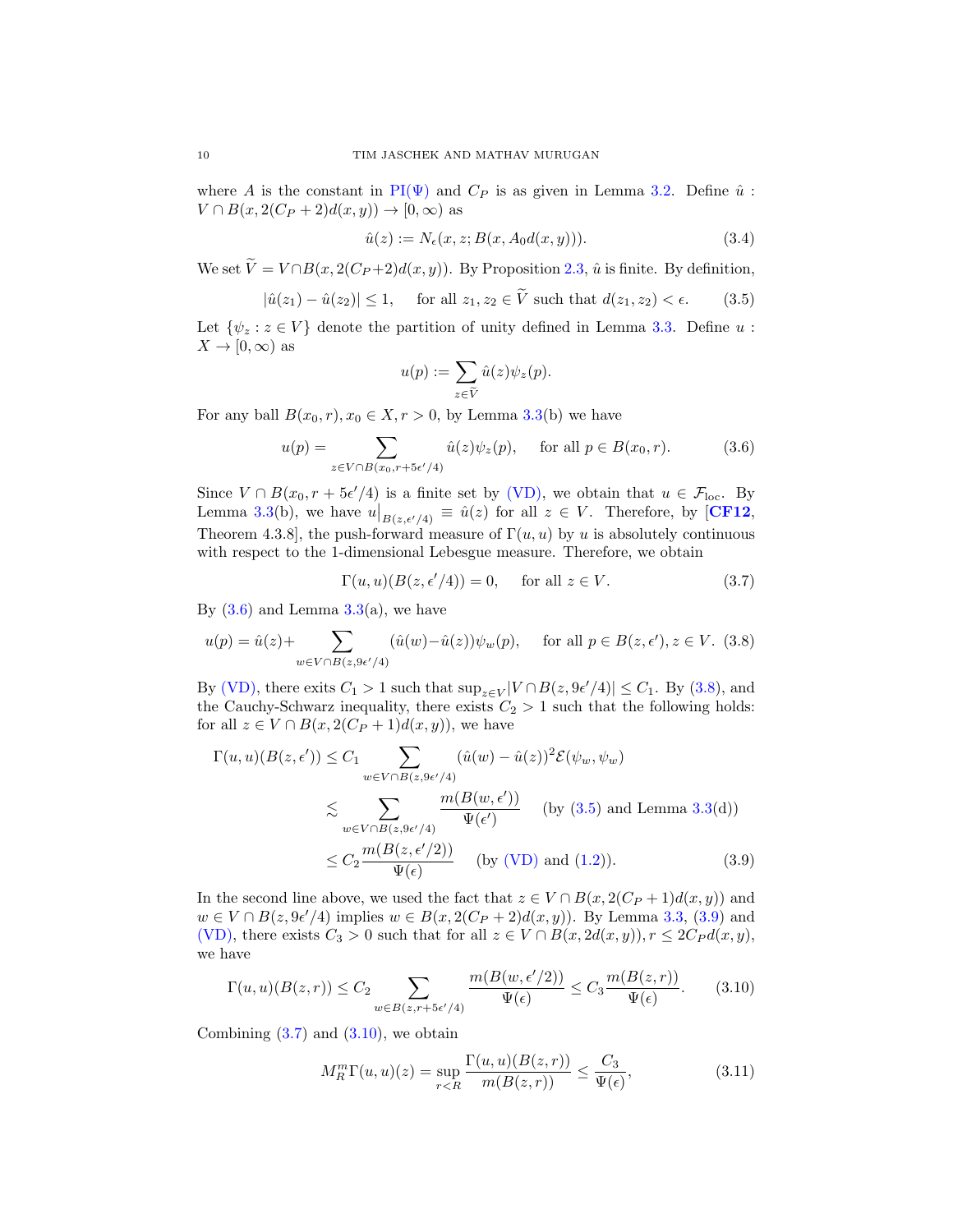for all  $z \in \{x, y\}$ ,  $0 < R \leq 2C_P d(x, y)$ . By [\(3.11\)](#page-9-6), Lemma [3.2,](#page-8-1)  $\hat{u}(x) = 0$ ,  $\hat{u}(y) = 0$  $N_{\epsilon}(x, y; B(x, A_0d(x, y))),$  and  $(1.2)$ , there exists  $C_4 > 0$  such that

$$
N_{\epsilon}(x, y; B(x, A_0d(x, y)))^2 \le C_4 \frac{\Psi(d(x, y))}{\Psi(\epsilon)} \text{ for all } x, y \in X, \epsilon \le d(x, y).
$$

Thus we obtain  $(3.1)$ .

<span id="page-10-0"></span>COROLLARY 3.4. Let  $(X, d, m, \mathcal{E}, \mathcal{F})$  be a MMD space which satisfies [\(VD\)](#page-2-0),  $PI(\Psi)$ , and cap $(\Psi)$ <, where  $\Psi$  satisfies [\(1.2\)](#page-2-1). Then there exists a curve from x to y in  $B(x, 2A_0d(x, y))$  for all  $x, y \in X$ , where  $A_0$  is the constant in Theorem [3.1.](#page-8-0)

PROOF. By [\(1.2\)](#page-2-1) and Theorem [3.1,](#page-8-0) for any  $\epsilon \in (0, 1/2)$ , there exists  $N \in \mathbb{N}$ such that

$$
N_{\epsilon d(x,y)}(x, y, B(x, A_0d(x, y))) \le N, \text{ for all } x, y \in X,
$$

where  $A_0$  is the constant in Theorem [3.1.](#page-8-0) For the remainder of the proof, we fix  $\epsilon \in (0, 1/2)$  and  $N \in \mathbb{N}$  as above.

Let  $x, y \in X$  a pair of distinct points. For each  $k \in \mathbb{N}$ , we define  $\gamma_k : [0, 1] \to X$ as follows. Let  $z_0^{(1)}, z_1^{(1)}, \ldots, z_N^{(1)}$  be a sequence of points in  $B(x, A_0d(x, y))$  such that  $d(z_i^{(1)}, z_{i+1}^{(1)}) < \epsilon d(x, y)$ , with  $z_0^{(1)} = x, z_N^{(1)} = y$ . Let  $\gamma_1 : [0, 1] \to X$  be the piecewise constant function on intervals defined by

$$
\gamma_1(t) = z_i^{(1)}
$$
, for all  $i = 0, ..., N - 1$  and for all  $i/(N + 1) \le t < (i + 1)/(N + 1)$ 

and  $\gamma_1(1) = y$ . Similarly, for all  $i = 0, ..., N$  and we chose  $z_j^{(2)}$ ,  $j = i(N + 1)$ 1),  $i(N+1)+1,\ldots,i(N+1)+N$  such that  $z_{i(N+1)}^{(2)} = z_i^{(1)}, z_{i(N+1)+N}^{(2)} = z_{i+1}^{(1)}, z_k^{(2)} \in$  $B(z_i^{(1)}, A_0d(z_i^{(1)}, z_{i+1}^{(1)}))$ , for  $k = i(N+1), \ldots, i(N+1) + N$ ,  $d(z_j^{(2)}, z_{j+1}^{(2)}) < \epsilon^2 d(x, y)$ and define

$$
\gamma_2(t) = z_j^{(2)}
$$

,

for all  $j = 0, 1, ..., (N + 1)^2 - 1$  and for all  $j/(N + 1)^2 \le t < (j + 1)/(N + 1)^2$ with  $\gamma_2(1) = y$ . We similarly define  $\gamma_k : [0,1] \to X$  that is piecewise constant on intervals  $[j/(N+1)^k, (j+1)/(N+1)^k)$ ,  $j = 0, 1, ..., (N+1)^k - 1$ . Since for all  $t \in [0,1], d(\gamma_k(t), \gamma_{k+1}(t)) < A_0 \epsilon^k d(x, y)$ , the sequence  $\{\gamma_k(t), k \in \mathbb{N}\}\$ is Cauchy, and hence converges to say  $\gamma(t) \in X$ . This limit defines a function  $\gamma : [0,1] \to X$ . Note that

$$
d(x, \gamma(t)) \le \sum_{k=0}^{\infty} \epsilon^k d(x, y) = A_0 d(x, y) / (1 - \epsilon) < 2A_0 d(x, y).
$$

If  $|t_1 - t_2| \leq \frac{1}{N^k}$  for some  $k \in \mathbb{N}$ , we have

$$
d(\gamma(t_1), \gamma(t_2)) \le d(\gamma_k(t_1), \gamma(t_1)) + d(\gamma_k(t_2), \gamma(t_2)) + d(\gamma_k(t_1), \gamma_k(t_2))
$$
  
\n
$$
\le 2\left(\sum_{l=k}^{\infty} A_0 \epsilon^l d(x, y)\right) + 2(A_0 + 1)\epsilon^k d(x, y)
$$
  
\n
$$
\le 2(A_0 + 1)(1 + (1 - \epsilon)^{-1})\epsilon^k d(x, y),
$$

which implies the continuity of  $\gamma$ . Hence  $\gamma : [0, 1] \to B(x, 2A_0d(x, y))$  is continuous and  $\gamma(0) = x, \gamma(1) = y$ .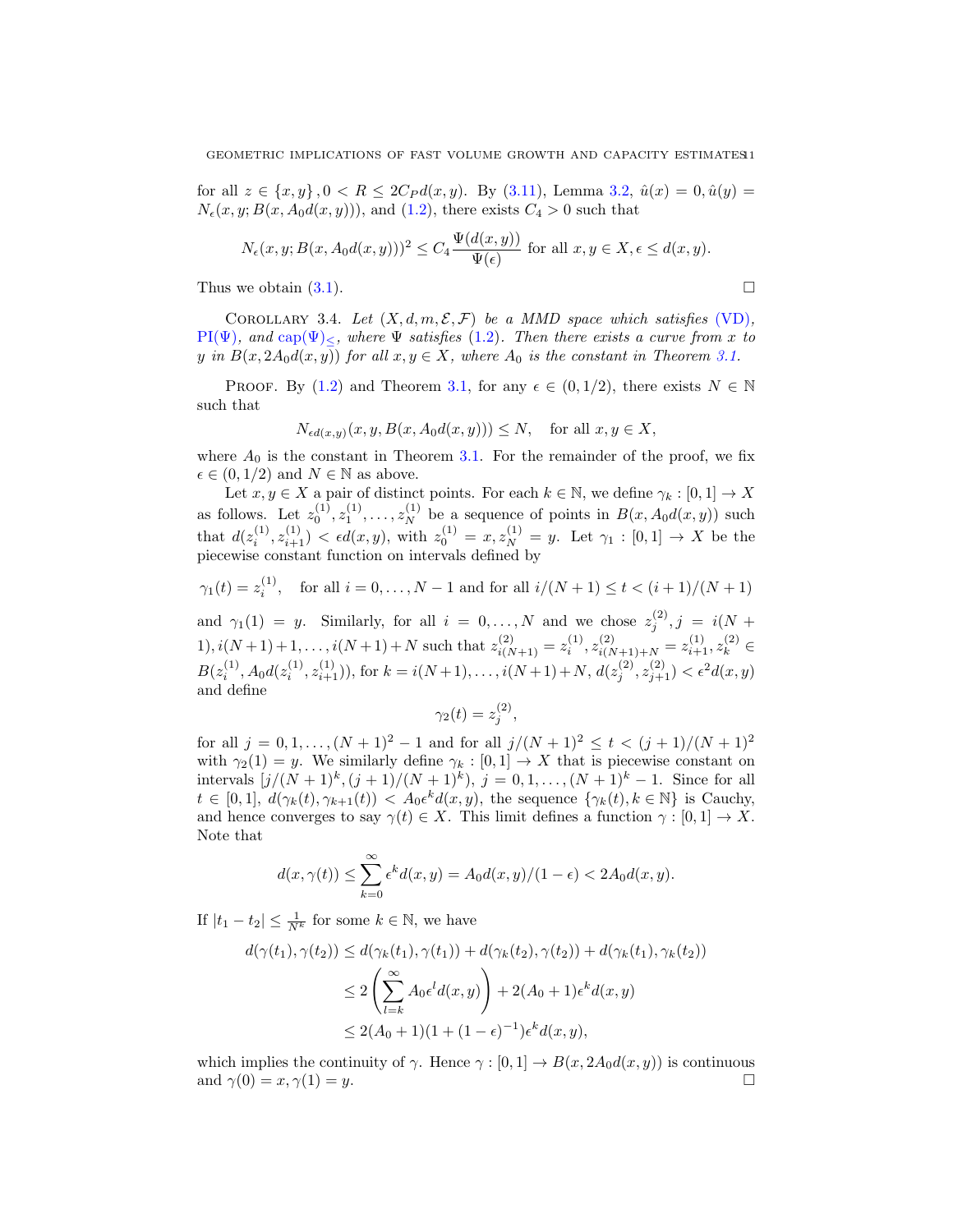We now have all tools at our disposal to prove the main result.

*Proof of Theorem [1.6.](#page-3-4)* We choose  $C_0 = 2C$ , where C is the constant in Proposition [2.6.](#page-6-4) Let  $\epsilon = \frac{r}{4CA}$ , where A is the constant in PI( $\Psi$ ). By Proposition [2.6,](#page-6-4) for any  $x \in X, r > 0$  and  $y, z \in B(x, 2r) \setminus B(x, r)$ 

$$
N_{\epsilon}(y, z; B(x, Cr) \setminus B(x, r/C)) < \infty.
$$

Let  ${x_i}_{i=1}^N$  be an  $\epsilon$ -chain between y and z in  $B(x, Cr) \setminus B(x, r/C)$ . By Corollary [3.4,](#page-10-0) there exist curves  $\gamma_i : [0,1] \to B(z_i, r/(2C)), i = 0, \ldots, N-1$  from  $z_i$  to  $z_{i+1}$ . Since  $B(z_i, r/(2C)) \subset B(x, C_0r) \setminus B(x, r/C_0)$  for all  $i = 0, \ldots, N-1$ , by concatenating the curves  $\gamma_i, i = 0, \ldots, N-1$  we obtain a curve from y to z in  $B(x, C_0r) \setminus B(x, r/C_0).$ 

Under the assumptions of Theorem [1.6,](#page-3-4) we can obtain a quantitative bound on  $N_{\epsilon}$  as follows. By the volume doubling property, the minimum number of balls of radii r required to cover a ball of radius R depends only  $R/r$ . Using this property, we could obtain an uniform bound (that does not depend on  $x$  or  $r$ ) on  $N_{r/(4CA)}(y, z, B(x, Cr) \setminus B(x, r/C))$ , in the proof of Theorem [1.6.](#page-3-4) As a conse-quence, using Theorem [3.1,](#page-8-0) for any  $\epsilon > 0, x \in X, 0 < r < \text{diam}(X, d)/A$ , we have

$$
N_{r/(4CA)}(y, z, B(x, Cr) \setminus B(x, r/C))^2 \lesssim \frac{\Psi(r)}{\Psi(\epsilon)}, \quad \text{for all } y, z \in B(x, 2r) \setminus B(x, r).
$$

## 4. Applications

For simplicity, we will assume that our MMD space is unbounded; that is,  $diam(X, d) = \infty$ . We recall a condition introduced in [[GS99,](#page-14-0) [GS05](#page-14-15)].

DEFINITION 4.1 (Relatively connected annuli). We say that  $(X, d)$  satisfies (RCA) (this stands for relatively connected annuli) if there is a point o and a constant A such that for any  $r > A$  and any two points  $x, y \in X$  with  $d(o, x) =$  $d(o, y) = r$  there is a continuous path in  $B(o, Ar) \setminus B(o, r/A)$  connecting x to y.

A weighted manifold is a Riemannian manifold  $(M, g)$  equipped with a measure  $\mu$  that has a smooth positive density with respect to the Riemannian measure. This space is equipped with a weighted Laplace operator that generalizes the Laplace-Beltrami operator and is symmetric with respect to the measure  $\mu$ . Such spaces naturally arise in the context of Doob h-transforms and Schrödinger operators. We refer the reader to [[Gri06](#page-14-16)] for a comprehensive survey on weighted manifolds and applications.

Motivated by weighted manifolds (and the corresponding weighted Laplace operator), we perturb a MMD space by a continuous function  $w : X \to (0, \infty)$ by a family of admissible weights.

<span id="page-11-0"></span>DEFINITION 4.2 (Admissible weight). Let  $(X, d, m, \mathcal{E}, \mathcal{F})$  be a MMD space and let  $w: X \to (0, \infty)$  be continuous. We say that w is an *admissible weight* if the following conditions hold:

(a) There exist  $o \in X$ ,  $\alpha_1, \alpha_2 \in \mathbb{R}$ ,  $C > 1$  such that

<span id="page-11-1"></span>
$$
C^{-1}\left(\frac{d(o,x)}{d(o,y)}\right)^{\alpha_1}\frac{w(x)}{w(y)} \le C\left(\frac{d(o,x)}{d(o,y)}\right)^{\alpha_2},\tag{4.1}
$$

for all  $x, y \in X$  such that  $d(o, y) \geq d(o, x)$ .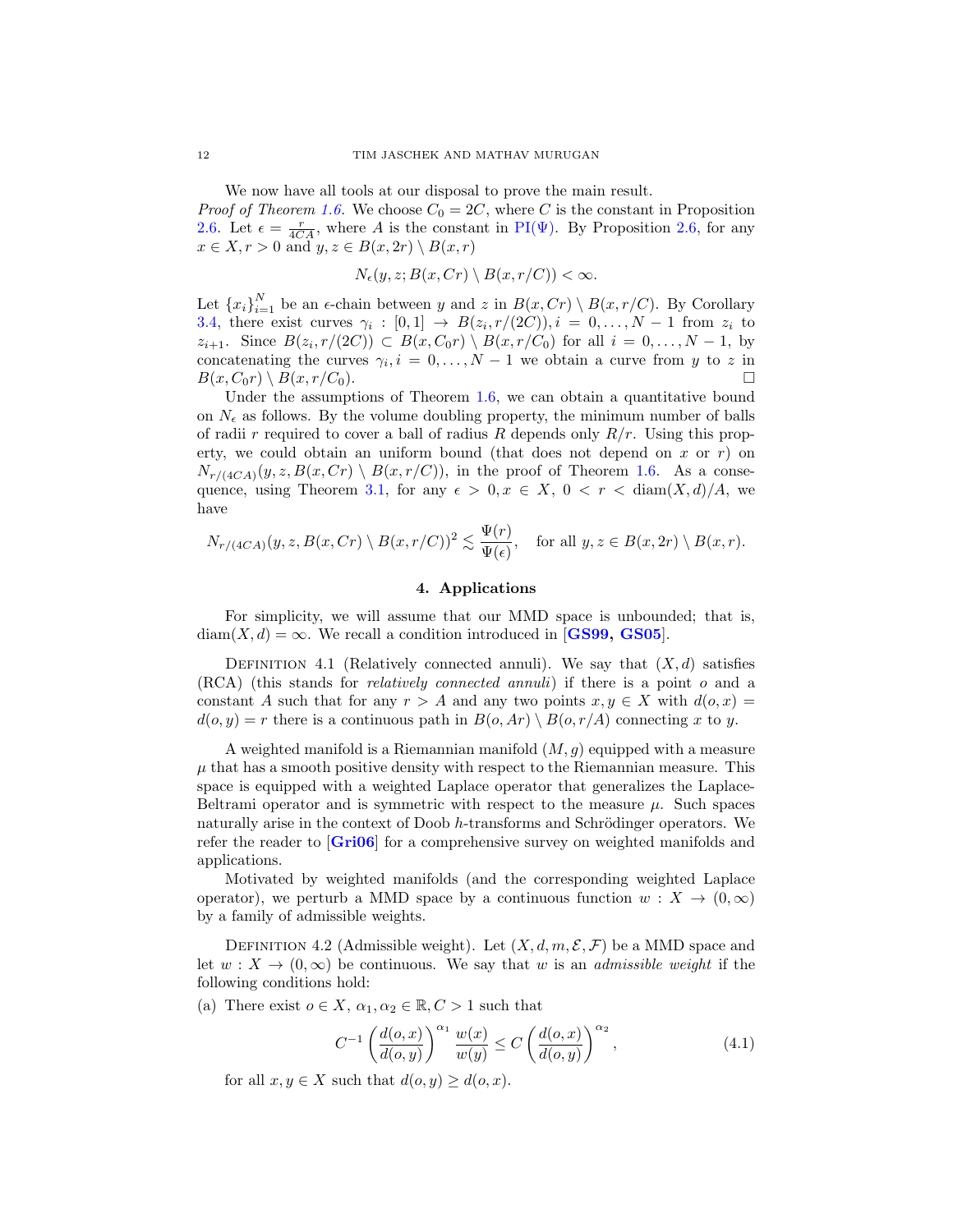(b) There exists a MMD space  $(X, d, w \, dm, \mathcal{E}_w, \mathcal{F}_w)$ , where  $\mathcal{F}_w \subset \mathcal{F}_{\text{loc}}$  and

$$
\mathcal{E}_w(f,f) = \int_X w \, d\Gamma(f,f), \quad \text{for all } f \in \mathcal{F}_w,
$$

where  $\mathcal{F}_{loc}$  is as defined in [\(1.4\)](#page-3-6). Furthermore,  $\mathcal{F} \cap \mathcal{C}_{c}(X)$  forms a core for the Dirichlet form  $(\mathcal{E}_w, \mathcal{F}_w)$  on  $L^2(w dm)$ .

In the context of manifolds, we refer to  $[GS05, Gri06]$  $[GS05, Gri06]$  $[GS05, Gri06]$  $[GS05, Gri06]$  $[GS05, Gri06]$  for examples of admissible weights.

We recall the definition of a generalized capacity bound introduced in [[GHL15](#page-14-4)] based on a similar condition due to Andres and Barlow.

DEFINITION 4.3 (Generalized capacity estimate). For open subsets  $U, V$  of X with  $\overline{U} \subset V$ , we say that a function  $\varphi \in \mathcal{F}$  is a *cutoff function* for  $U \subset V$  if  $0 \leq \varphi \leq 1$ ,  $\varphi = 1$  on a neighborhood of  $\overline{U}$  and supp<sub>m</sub>[ $\varphi$ ] ⊂ V. Then we say that  $(X, d, m, \mathcal{E}, \mathcal{F})$  satisfies the *Generalized capacity estimate*  $\text{Gcap}(\Psi)$ , if there exists  $C_S > 0$  such that the following holds: for each  $x \in X$  and each  $R, r > 0, f \in \mathcal{F}$ there exists a cutoff function  $\varphi \in \mathcal{F}$  for  $B(x,R) \subset B(x,R+r)$  such that

$$
\int_X f^2 d\Gamma(\varphi,\varphi) \leq C_S \int_{B(x,R+r)\backslash B(x,R)} \varphi^2 d\Gamma(f,f) + \frac{C_S}{\Psi(r)} \int_{B(x,R+r)\backslash B(x,R)} f^2 dm.
$$
  
 
$$
\text{Gcap}(\Psi)
$$

Here and in what follows, we always consider a quasi-continuous version of  $f \in \mathcal{F}$ , which exists by [[FOT94](#page-13-6), Theorem 2.1.3] and is unique  $\mathcal{E}$ -q.e. (i.e., up to sets of capacity zero) by [[FOT94](#page-13-6), Lemma 2.1.4], so that the values of f are uniquely determined  $\Gamma(g, g)$ -a.e. for each  $g \in \mathcal{F}$  since  $\Gamma(g, g)(N) = 0$  for any Borel subset N of X of capacity zero by  $[FOT94, Lemma 3.2.4].$  $[FOT94, Lemma 3.2.4].$  $[FOT94, Lemma 3.2.4].$ 

By choosing a function  $f \in \mathcal{F}$  such that  $f \equiv 1$  in a neighborhood of  $B(x, R+r)$ in the above definition, we note that  $\text{Gcap}(\Psi)$  implies  $\text{cap}(\Psi)_{\leq}$ .

We recall the definition of harmonic functions and the elliptic Harnack inequality.

Definition 4.4 (Harmonic functions and elliptic Harnack inequality). Let  $(X, d, m, \mathcal{E}, \mathcal{F})$  be a MMD space. A function  $h \in \mathcal{F}$  is said to be  $\mathcal{E}\text{-}harmonic$ on an open subset  $U$  of  $X$ , if

$$
\mathcal{E}(h,f) = 0,\tag{4.2}
$$

for all  $f \in \mathcal{F} \cap \mathcal{C}_c(X)$  with supp $[f] \subset U$ , where supp $[f]$  denotes the support of f.

We say that a MMD space  $(X, d, m, \mathcal{E}, \mathcal{F})$  satisfies the *elliptic Harnack in*equality (abbreviated as EHI), if there exist  $C > 1, \delta \in (0,1)$  such that for all  $x \in X, r > 0$  and for any non-negative harmonic function h on the ball  $B(x, r)$ , we have

$$
\operatorname*{ess\,sup}_{B(x,\delta r)} h \le C \operatorname*{ess\,inf}_{B(x,\delta r)} h.
$$
 EHI

We recall the definition of a remote ball.

DEFINITION 4.5 (Remote ball). Fix  $o \in X$  and  $\epsilon \in (0,1]$ . We say that a ball  $B(x,r)$  is  $\epsilon$ -remote with respect to o, if  $r \geq \frac{1}{2}\epsilon d(o,x)$ .

As an application of the annular connectivity result in Theorem [1.6,](#page-3-4) we obtain the following stability of elliptic Harnack inequality under perturbation by admissible weights.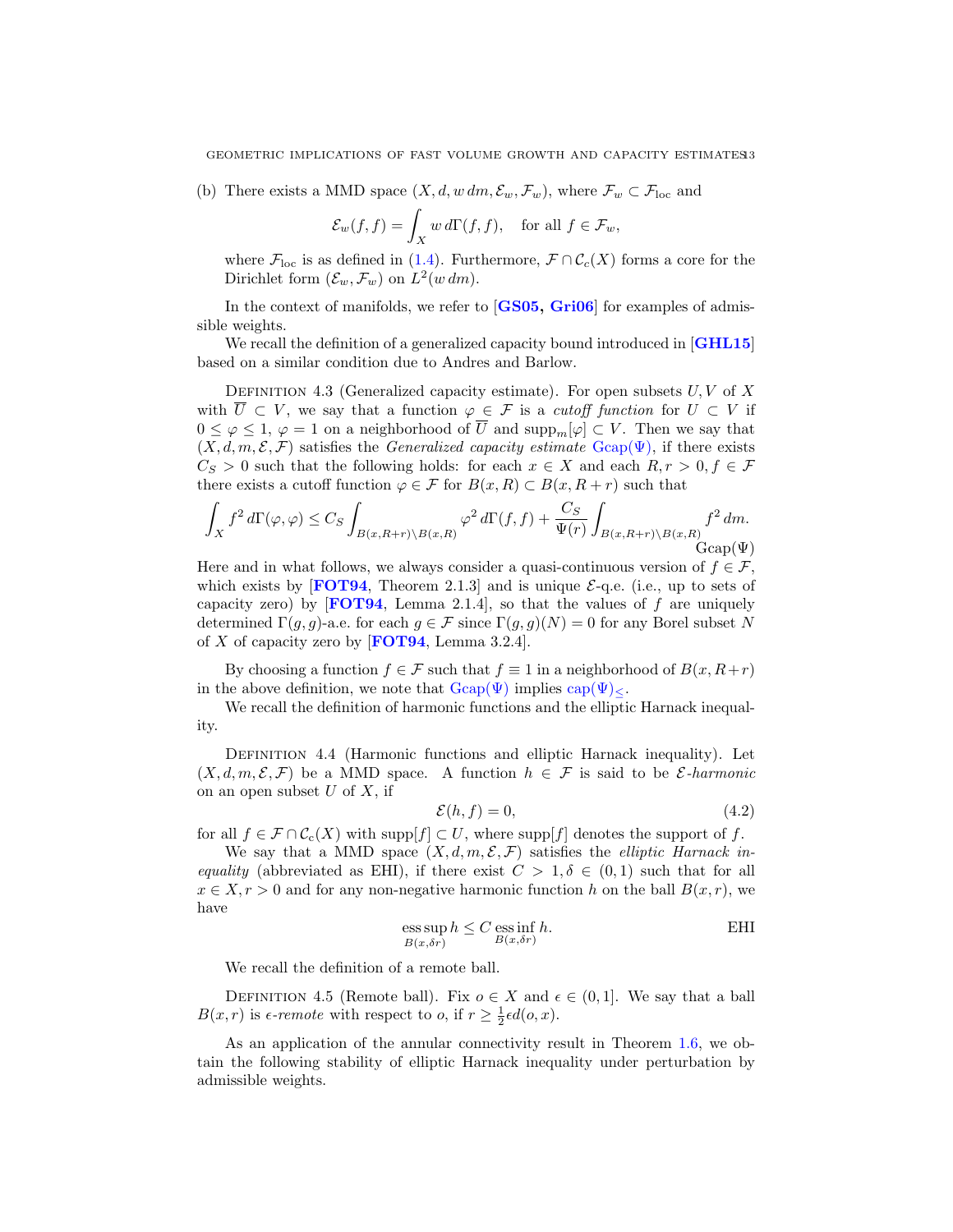<span id="page-13-9"></span>THEOREM 4.6. Let  $(X, d, m, \mathcal{E}, \mathcal{F})$  be an unbounded MMD space that satisfies [\(VD\)](#page-2-0),  $\text{PI}(\Psi)$ ,  $\text{Gcap}(\Psi)$  and  $\text{FVG}(\Psi)$ , where  $\Psi$  satisfies [\(1.2\)](#page-2-1). Let  $w \in \mathcal{C}(X), w$ :  $X \to (0,\infty)$  be an admissible weight. Then the corresponding weighted MMD space  $(X, d, w \, dm, \mathcal{E}_w, \mathcal{F}_w)$  satisfies the elliptic Harnack inequality.

PROOF. By Corollary [3.4,](#page-10-0)  $B(x,r) \setminus B(x,r/2) \neq \emptyset$  for any ball  $B(x,r)$ . This along with [\(VD\)](#page-2-0) implies the following reverse volume doubling property: there exist  $C_1, \alpha > 0$  such that

$$
\frac{m(B(x,R))}{m(B(x,r))} \geq C_1^{-1} \left(\frac{R}{r}\right)^{\alpha}, \quad \text{for any } x \in X, 0 < r \leq R.
$$

Let  $o \in X$  be the point as in Definition [4.2](#page-11-0) and let  $\mu = w dm$  denote the weighted measure. By  $(4.1)$ , the weight w is comparable to a constant on any  $\epsilon$ -remote ball with respect to o for any  $\epsilon \in (0,1]$ . By choosing  $\epsilon \in (0,1]$  small enough, the MMD space  $(X, d, w \, dm, \mathcal{E}_w, \mathcal{F}_w)$  satisfies the volume doubling property, reverse volume doubling property,  $\text{Gcap}(\Psi)$  and  $\text{FVG}(\Psi)$  for all remote balls. By [[GHL15](#page-14-4), proof of Theorem 1.2], the MMD space  $(X, d, w \, dm, \mathcal{E}_w, \mathcal{F}_w)$  satisfies [EHI](#page-0-0) for all remote balls. By applying [[GS05](#page-14-15), Lemma 6.4] for the metric measure space  $(X, d, m)$ , we obtain the annuli covering condition in [[GS05](#page-14-15), Definition 6.2]. By Theorem [1.6](#page-3-4) and [[GS05](#page-14-15), Lemma 6.3], we obtain that the the MMD space  $(X, d, w \, dm, \mathcal{E}_w, \mathcal{F}_w)$ satisfies [EHI](#page-0-0) for all balls.  $\square$ 

REMARK 4.7. We remark that the  $\text{FVG}(\Psi)$  condition in Theorem [4.6](#page-13-9) is necessary. For example, for Brownian motion on  $\mathbb{R}$ , the weight  $w(x) = (1+x^2)^{\alpha/2}$  where  $\alpha > 1$  fails to satisfy the Liouville property and hence the elliptic Harnack inequality. This is because, the diffusion corresponding to the Dirichlet form  $(\mathcal{E}_w, \mathcal{F}_w)$  has two transient ends at  $\pm \infty$ . Hence, the probability that the diffusion eventually ends up in one of them (say  $+\infty$ ) is a non-constant positive harmonic function.

#### References

- <span id="page-13-3"></span>[Bar98] M. T. Barlow, Diffusions on fractals, in: Lectures on Probability Theory and Statistics (Saint-Flour, 1995), Lecture Notes in Math., vol. 1690, Springer-Verlag, Berlin, 1998, pp. 1–121.
- <span id="page-13-2"></span>[BB99] M. T. Barlow and R. F. Bass, Brownian motion and harmonic analysis on Sierpiński carpets, Canad. J. Math. 51 (1999), no. 4, 673–744.
- [BBK] M.T. Barlow, R.F. Bass and T. Kumagai. Stability of parabolic Harnack inequalities on metric measure spaces. J. Math. Soc. Japan (2) 58 (2006), 485–519.
- <span id="page-13-4"></span>[BCK] M. T. Barlow, T. Coulhon, T. Kumagai. Characterization of sub-Gaussian heat kernel estimates on strongly recurrent graphs, Comm. Pure Appl. Math. 58 (2005), no. 12, 1642– 1677.
- <span id="page-13-5"></span>[BM] M. T. Barlow, M. Murugan. Stability of the elliptic Harnack inequality, Ann. of Math. (2) 187 (2018), 777–823.
- <span id="page-13-0"></span>[BP] M. T. Barlow and E. A. Perkins, Brownian motion on the Sierpinski gasket, Probab. Theory Related Fields **79** (1988), no. 4, 543-623.
- <span id="page-13-7"></span>[CF12] Z.-Q. Chen, M. Fukushima. Symmetric Markov processes, time change, and boundary theory, London Mathematical Society Monographs Series, 35. Princeton University Press, Princeton, NJ, 2012. xvi+479 pp.
- <span id="page-13-8"></span>[Del] T. Delmotte. Graphs between the elliptic and parabolic Harnack inequalities. Potential Anal. 16 (2002), 151–168.
- <span id="page-13-1"></span>[FHK] P. J. Fitzsimmons, B. M. Hambly and T. Kumagai, Transition density estimates for Brownian motion on affine nested fractals, Comm. Math. Phys. 165 (1994), no. 3, 595–620.
- <span id="page-13-6"></span>[FOT94] M. Fukushima, Y. Oshima, and M. Takeda, Dirichlet Forms and Symmetric Markov Processes. de Gruyter, Berlin, 1994.